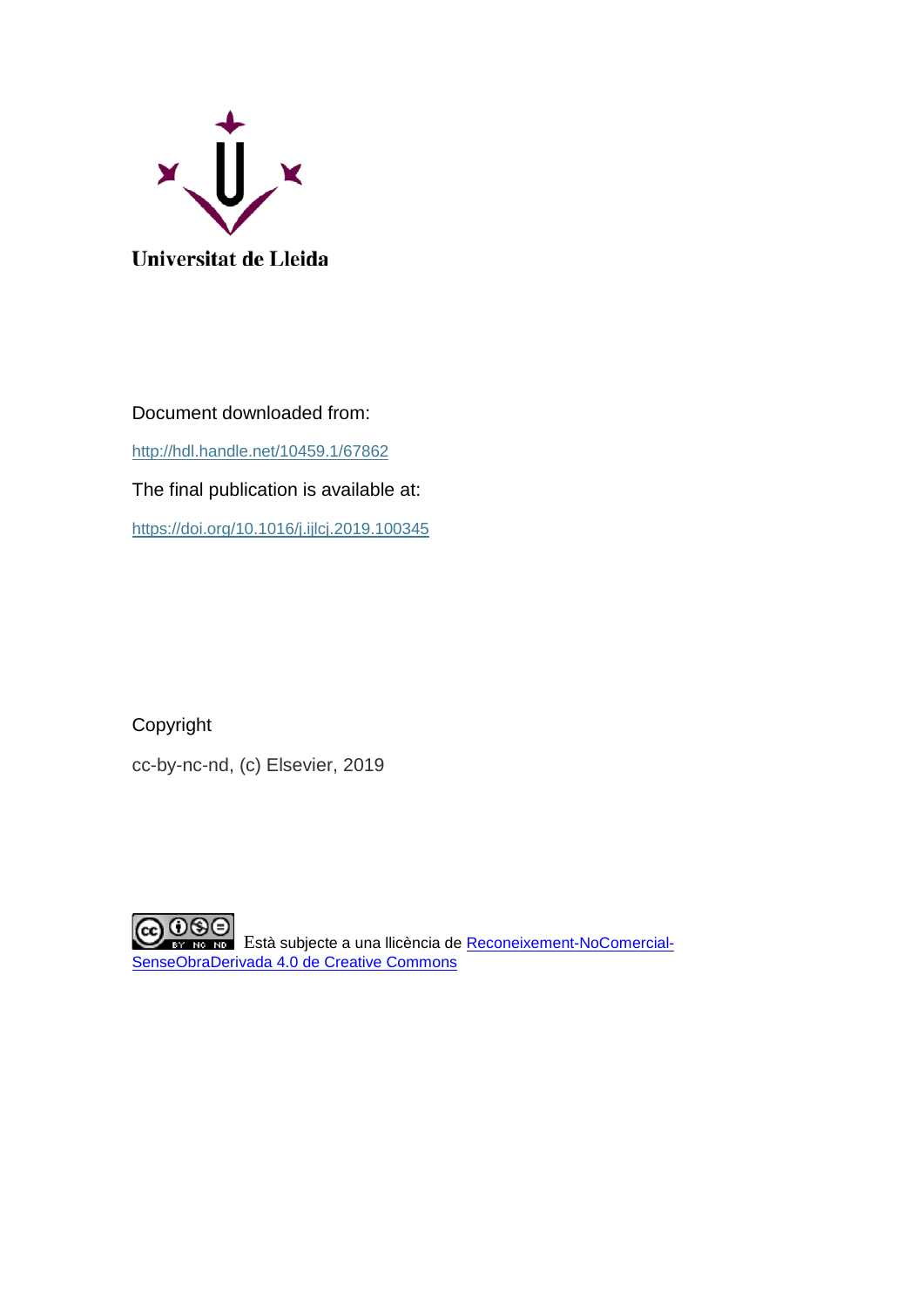#### **Stalking: Victims' and Professionals' Views of Legal and Institutional Treatment**

Carolina Villacampa Marc Salat

**Abstract:** The studies carried out on stalking in Spain have shown victims are unlikely to formally report these experiences but underscore the need to analyse stalking victims' use of protection systems and the treatment they receive. The objectives of this study were to determine victims' protection needs and reasons for not reporting; to analyse the institutional treatment offered to victims; to determine victims' and professionals' assessments of the existing legal mechanisms, and to explore their receptivity to alternatives to criminal proceedings. To achieve the defined objectives, semi-structured interviews with 17 victims from Spain and 27 professionals were conducted. Among the main findings, victims expressed they wanted to stop stalking and would prefer protection instead punishment of the stalker. Also, stalking victims were detected as such only when they were additionally victims of gender-based violence. Finally, neither victims nor professionals have a clear position on the possibility of introducing restorative justice mechanisms.

**Keywords:** Stalking, legal treatment, institutional treatment, victims, professionals.

## **1. Introduction**

Stalking was first classified as a crime in Europe in the United Kingdom, under the 1997 Protection from Harassment Act. It was subsequently criminalised by other countries, such as Austria (2006), Germany (2007) and Italy (2009). However, the true paradigm shift came with the conclusion of the Istanbul Convention in 2011. The approval of that provision led to an increase in the number of European countries classifying stalking as a crime, with Spain being one of the last to specifically criminalise such behaviours. The reform of the Spanish Criminal Code taking place in 2015 through Organic Law 1/2015 criminalised stalking (art. 172 ter Criminal Code) as a crime against freedom, defining it as insistently and repeatedly engaging in an extensive list of behaviours such as surveillance, persecuting, establishing or attempting to establish contact with the victim, or attacking the victim's freedom or property, without being lawfully authorised to do so, that seriously interfere with the victim's ability to go about his or her daily life.

Unlike in other European countries (Istituto Nazionale di Statistica, 2007; Hoffmann, 2006; Office for National Statistics, 2016; Scottish Government Social Research, 2016), in Spain the offence was incorporated into the Criminal Code without the empirical data needed to determine the prevalence and characteristics of these behaviours. Indeed, to date, only three studies have focused on this issue in the country, two of which were conducted exclusively with samples of university students. Despite the paucity of data, the prevalence of victimisation detected by these studies  $-11\%$  in the general population (FRA, 2015) and between 14% (Bodelón, Igareda and Casas, 2012) and 40% in the university population (in the latter case, with a self-identification rate of 13.1%) (Villacampa and Pujols, 2017) – confirms that stalking exists in Spain, as well.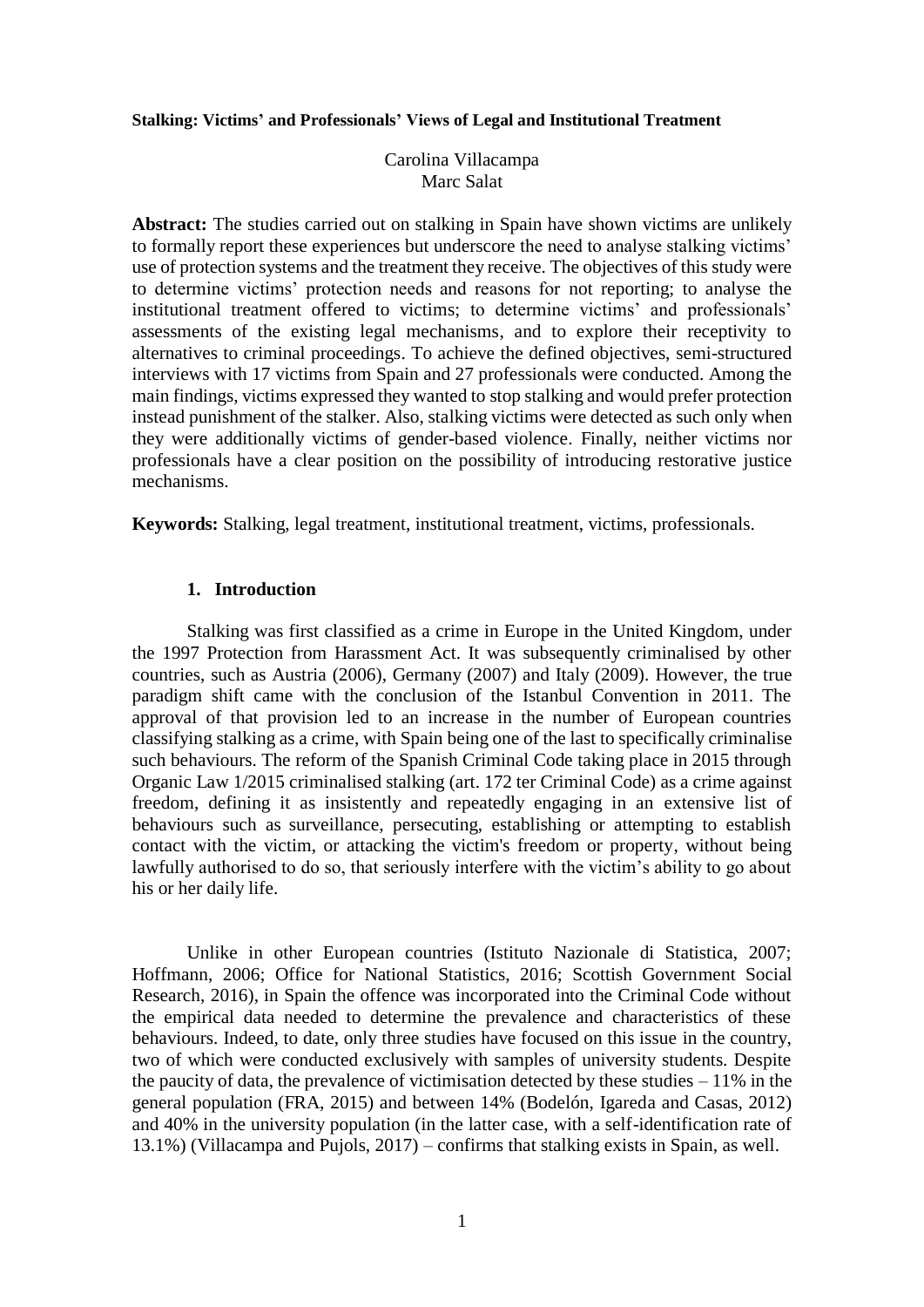These studies moreover sought to determine the coping strategies used by the victims. If telling third parties is understood to be a specific coping measure, the findings show that most victims – between 60.5% (Bodelón, Igareda and Casas, 2012) and 93.4% (Villacampa and Pujols, 2019) – do tell someone about what happened, which could indicate a certain propensity on their part to seek informal support and assistance. This high rate of disclosure to third parties stands in stark contrast to the low rate at which stalking is officially reported – 19.1% amongst university students (Villacampa and Pujols, 2019) and 26% in the general population (FRA, 2015). When victims were asked why they had not reported the incident, they said that it was a situation that could be handled without involving the police (45%) or that the situation was not serious enough to be reported (35%). However, in addition to those reasons, some 18% of the victims also claimed that the police could not or, even if they could, would not do anything to help them (FRA, 2015).

Other than these quantitative data, no study in Spain has sought to analyse the treatment that victims receive from victim service providers and the criminal justice system, or any other aspect related with the victims' and professionals' views on the legal and institutional response to stalking. The existing studies at the international level suggest inadequate knowledge on stalking by some professionals from criminal justice system (Farrell, Weisburg and Wyckoff, 2000) and a poor detection of stalking victims (Klein et al., 2009), due to, mainly, a lack of training on the part of professionals and the tendency to associate stalking almost exclusively with domestic violence, which obscures manifestations of the phenomenon occurring in other contexts (Cox and Speziale, 2009; Morris, Anderson and Murray, 2002). Both, the deficient knowledge of stalking and the poor detection of stalking victims have a negative impact in relation to the institutional response to stalking cases because they are not recognisable by the criminal justice system. In relation with the victim's and professionals' assessments of the existing legal mechanisms, one of the common identified problems is the difficulty of obtaining protection measures (Klein et al., 2009; Morris, Anderson and Murray, 2002). In addition, stalking victims report that the services received do not meet their main needs. In particular, they emphasise the inadequacy of the services received from the professionals responsible for delivering them, who trivialise their situation and fail to offer them the information and protection they require (Brewster, 1998; Finch, 2001; Galeazzi et al., 2009; Korkodeilou, 2014 and 2016; Melton, 2005; Nikupeteri, 2017; Purcell, Pathé and Mullen, 2002; Sheridan, Davies and Boom, 2001; Taylor-Dunn, Bowen and Gilchrist, 2018; van der Aa and Groenen, 2011; Worsley et al., 2017). Finally, although there is no research on the views of restorative justice in stalking cases, when it has been carried out in relation to the victims' views of restorative justice in gender-based violence, they seem to agree on its implementation (Pelikan, 2000; Pennell and Burford, 2002; Curtis-Fawley and Daly, 2005; Mills, Maley and Shy, 2009; Lünnemann and Wolthuis, 2015).

### **2. Objectives**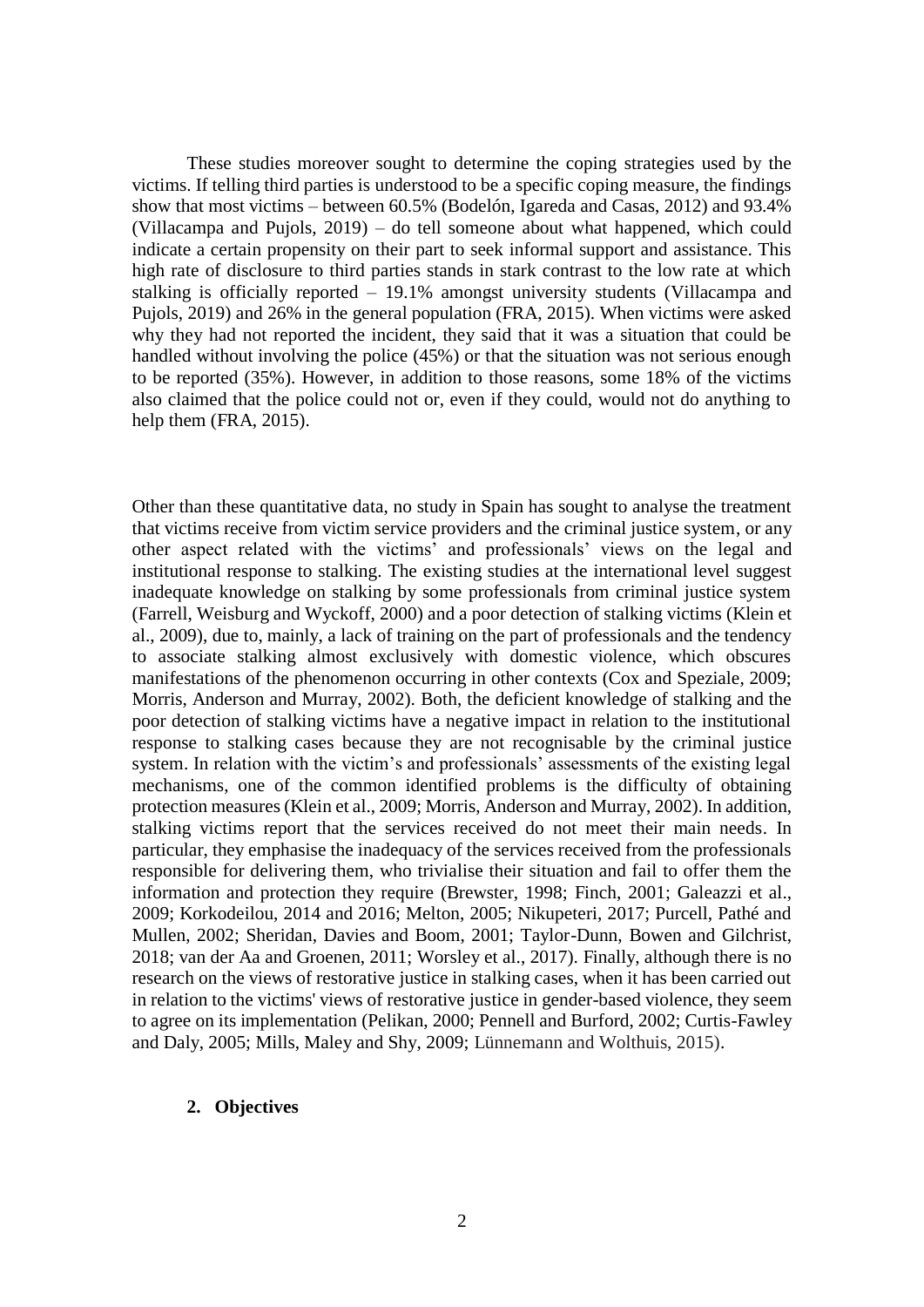In light of the verified lack of studies on this issue and the obstacles posed by the protection systems reported by victims and professionals, a qualitative empirical study was undertaken with both people who had experienced this victimisation process and professionals who might have come into contact with them. The research objectives were fourfold: 1) to determine victims' protection needs and reasons for not reporting the situation; 2) to analyse the institutional treatment offered by assessing certain professional groups' knowledge of this victimisation process and ability to detect the victims; 3) to determine victims' and professionals' assessments of the existing legal mechanisms including both the criminal law response to this reality and legal protection measures; and 4) to explore their receptivity to the incorporation of alternatives to criminal proceedings, whether of a restorative justice or protective nature.

### **3. Methodology**

To analyse these issues, an exclusively qualitative method was used, as it was deemed better suited to achieving the research objectives. This is because qualitative methods make it possible to study social phenomena in the environment in which they occur, without distorting the reality, thereby enabling a greater exploration of the studied phenomenon (Denzin and Lincoln, 2002).

### **3.1. Sample**

Two samples were used. The first consisted of a victim sample which was collected through a previous statistical sample obtained from a victimisation survey conducted with a total of 1,162 university students pursuing degrees in law, criminology or private investigation in the Spanish regions of Catalonia and the Valencian Community. Respondents who self-identified as stalking victims could voluntarily leave a telephone number at which they could subsequently be contacted for an in-depth interview. This process was carried out ensuring anonymity and without asking victims for any personal information other than the aforementioned contact number or, where applicable, an e-mail address. As a consequence, a total of 26 victims of stalking left their contact number or e-email address. After contacting them, a total of 17 (65%) victims finally agreed to be interviewed. Their main characteristics are summarised below (Table 1):

| <b>Identifier</b> | Gender | Age | <b>Province</b>  | Previous relationship with the<br>stalker |
|-------------------|--------|-----|------------------|-------------------------------------------|
| V1                | Woman  | 19  | Barcelona        | Friend                                    |
| V <sub>2</sub>    | Woman  | 21  | <b>Barcelona</b> | Former partner                            |
| V <sub>3</sub>    | Woman  | 19  | Barcelona        | Classmate                                 |
| V4                | Man    | 24  | <b>Barcelona</b> | Stranger                                  |
| V5                | Woman  | 19  | Tarragona        | Classmate                                 |
| V6                | Woman  | 19  | Barcelona        | Family member                             |
| V7                | Man    | 54  | Tarragona        | Former partner                            |
| V8                | Woman  | 20  | Barcelona        | Stranger                                  |
| V9                | Woman  | 20  | Girona           | Acquaintance                              |
| V10               | Woman  | 21  | Valencia         | Classmate                                 |

**Table 1: Characteristics of the qualitative sample of victims (n=17)**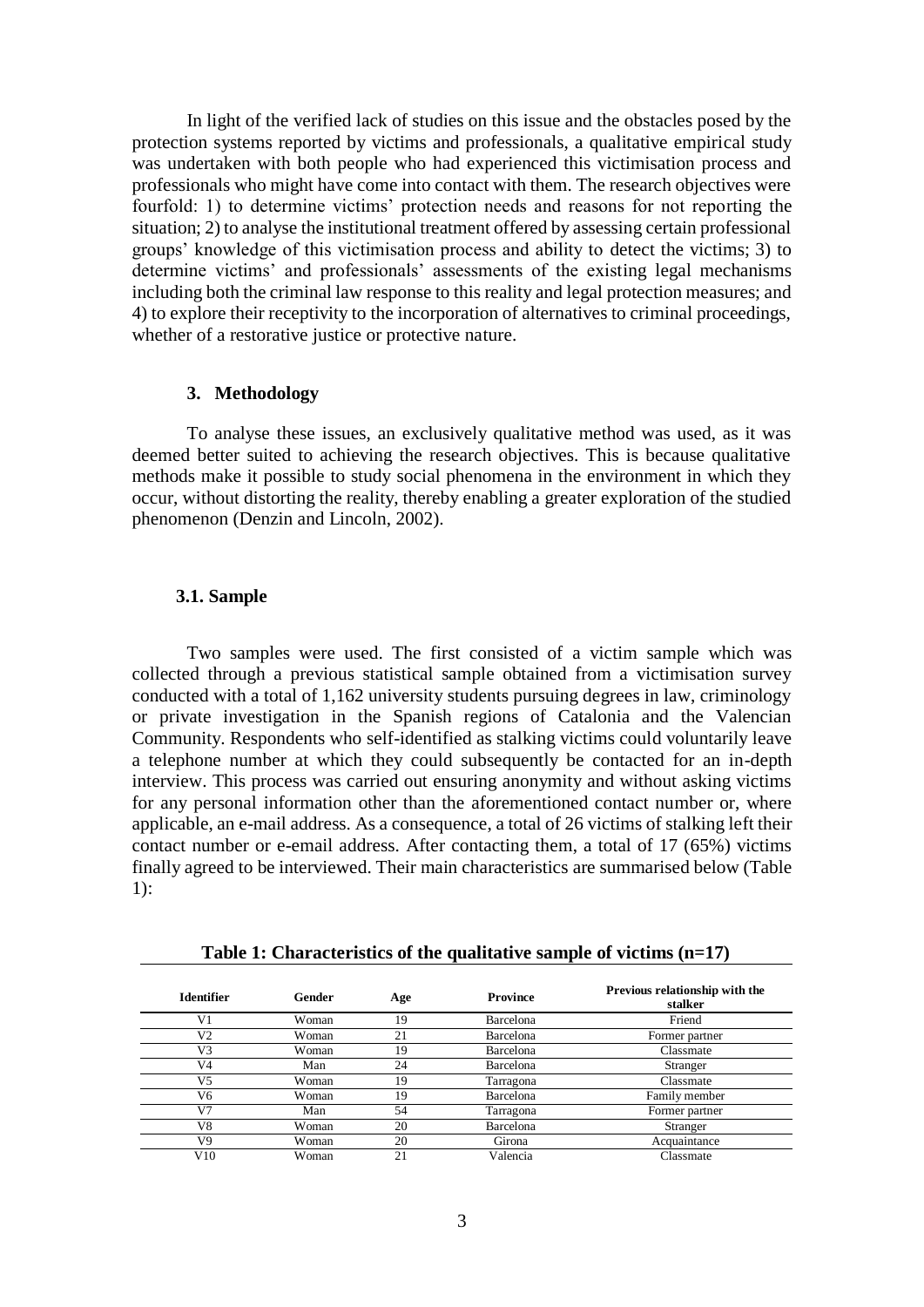| V11  | Woman | າາ | Valencia  | Classmate      |
|------|-------|----|-----------|----------------|
| V12  | Man   | 18 | Alicante  | Friend         |
| V13  | Woman | 34 | Lleida    | Acquaintance   |
| V 14 | Woman | 26 | Lleida    | Stranger       |
| V 15 | Woman | 19 | Tarragona | Acquaintance   |
| V16  | Woman | 36 | Alicante  | Stranger       |
| V17  | Woman | 24 | Valencia  | Former partner |

In addition to the victim sample, a purposive sampling process was used to obtain a sample of professionals amongst victim service providers and criminal justice system professionals. In the selection of the institutions, the fact that the professionals could have had contact with stalking victims was taken into account, as well as the fact that different agents were represented within each group of professionals. To this end, several institutions were contacted with the purpose of requesting the participation of professionals who could have dealt with this type of victim and all those contacted accepted to take part in the research. The people in charge of those institutions were spoken to and the necessary authorisations were obtained. The details of those professionals willing to participate in the study were then provided and they were contacted by telephone or e-mail.

This sample ultimately consisted of 27 professionals, 14 from the criminal justice system  $(51.9%)$  – specifically, 6 police officers, 3 public prosecutors, 3 judges and 2 lawyers – and 13 victim service providers (48.1%) – including 8 psychologists, 2 social workers, and 1 social educator, amongst others. These latter professionals all worked at one of the Offices of Crime Victim Services (OAVD from the Spanish), Specialised Intervention Services (SIE from the Spanish), Women's Information and Support Centres (CIADs from the Spanish), Women's Information and Support Points (PIADs from the Spanish) or a similar service. Their main characteristics are shown in Table 2:

| <b>Identifier</b> | Gender | Length of<br>service | $CJS/VS^*$ | Occupation*          | Position/Institution*        | <b>Province</b> | <b>GBV*</b> Specialist |
|-------------------|--------|----------------------|------------|----------------------|------------------------------|-----------------|------------------------|
| P <sub>1</sub>    | Man    | 6 years              | <b>CJS</b> | Sergeant GU          | Director, OAC                | Lleida          | N <sub>o</sub>         |
| P <sub>2</sub>    | Woman  | 1 year               | <b>CJS</b> | Lawyer               | Head of legal aid            | Lleida          | Yes                    |
| P <sub>3</sub>    | Woman  | 6 years              | <b>VS</b>  | Psychologist         | Youth resource<br>centre     | Lleida          | N <sub>o</sub>         |
| P <sub>4</sub>    | Woman  | 8 years              | <b>VS</b>  | Psychologist         | University SAP               | Lleida          | N <sub>o</sub>         |
| P <sub>5</sub>    | Woman  | Not known            | <b>CJS</b> | Judge                | Provincial Court             | Lleida          | No.                    |
| P <sub>6</sub>    | Man    | 18                   | VS         | Psychologist         | Officer, OAVD                | Girona          | No                     |
| P7                | Woman  | Not known            | VS         | Psychologist         | Officer, OAVD                | Lleida          | N <sub>o</sub>         |
| P8                | Woman  | Not known            | <b>VS</b>  | Psychologist         | Officer, CIAD                | Lleida          | Yes                    |
| P <sub>9</sub>    | Woman  | Not known            | <b>CJS</b> | Lawyer               | Officer, SIE                 | Tarragona       | Yes                    |
| P10               | Woman  | Not known            | VS         | Social<br>educator   | Officer, SIE                 | Tarragona       | Yes                    |
| P11               | Woman  | Not known            | <b>VS</b>  | Psychologist         | Officer, SIE                 | Tarragona       | Yes                    |
| P12               | Woman  | Not known            | <b>VS</b>  | Psychologist         | Officer, OAVD                | Barcelona       | No                     |
| P13               | Woman  | 13                   | <b>CJS</b> | Public<br>prosecutor | Deputy prosecutor<br>for GBV | Lleida          | Yes                    |
| P <sub>14</sub>   | Woman  | 11                   | <b>VS</b>  | Psychologist         | Coordinator, PIAD            | Barcelona       | Yes                    |
| P15               | Woman  | 12                   | <b>VS</b>  | Philosopher          | Officer, PIAD                | Barcelona       | Yes                    |
| P <sub>16</sub>   | Woman  | Not known            | VS         | Not known            | Head, SIE                    | Lleida          | Yes                    |
| P17               | Woman  | 1 year               | VS         | Social worker        | Officer, SIE                 | Lleida          | Yes                    |
| P <sub>18</sub>   | Man    | Not known            | <b>CJS</b> | Public<br>prosecutor | Deputy prosecutor<br>for GBV | Tarragona       | Yes                    |

**Table 2: Characteristics of the qualitative sample of professionals (n=27)**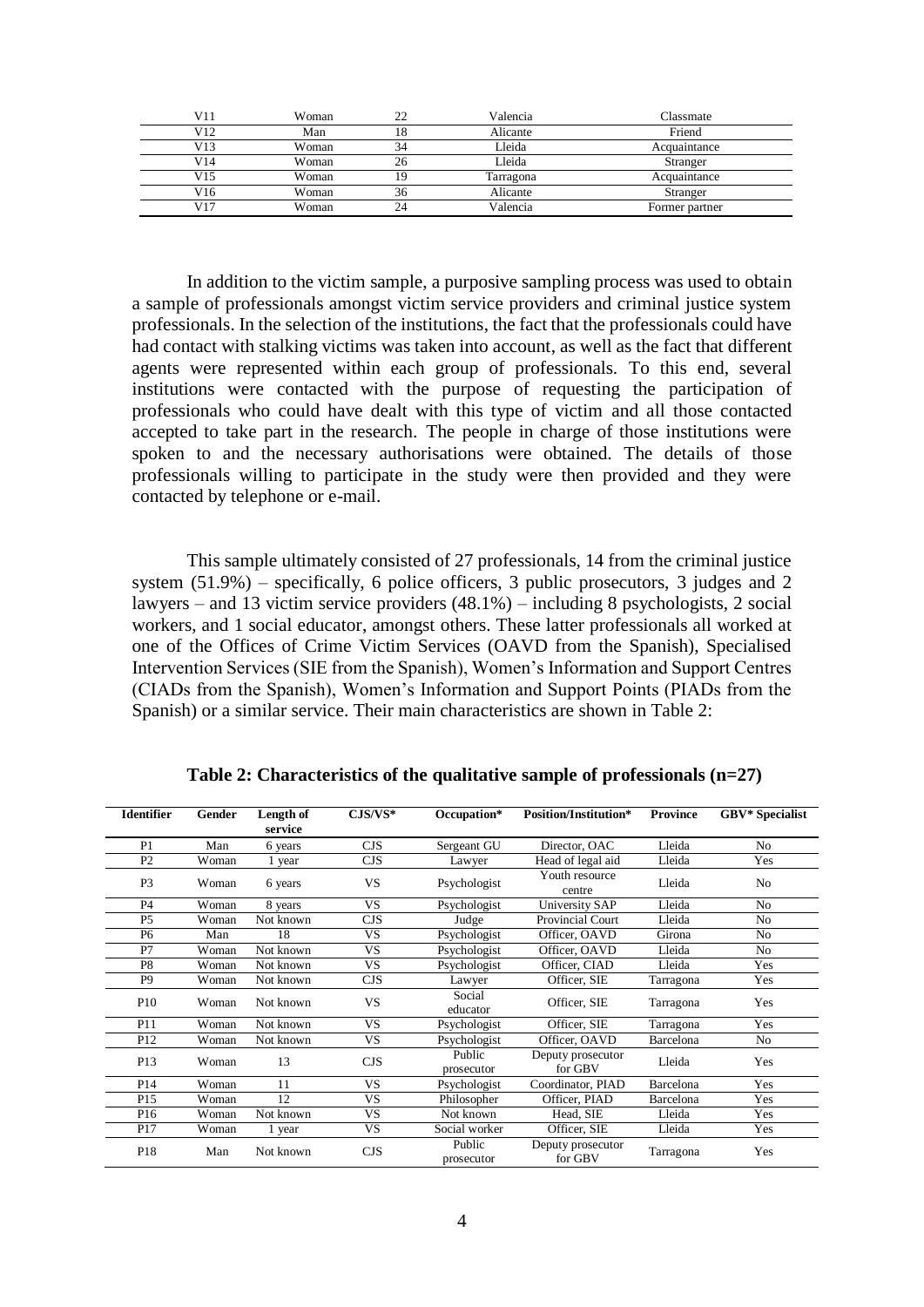| P <sub>19</sub> | Woman | 9           | VS         | Social worker                     | Officer, OAVD                | Tarragona | N <sub>0</sub> |
|-----------------|-------|-------------|------------|-----------------------------------|------------------------------|-----------|----------------|
| P <sub>20</sub> | Woman | Not known   | <b>CJS</b> | Public<br>prosecutor              | Deputy prosecutor<br>for GBV | Barcelona | Yes            |
| P <sub>21</sub> | Man   | 16          | CJS        | Assistant<br>superintendent<br>MЕ | Head. URPAC                  | Lleida    | N <sub>0</sub> |
| P <sub>22</sub> | Woman | 17          | CJS        | ME officer                        | Member, GAV                  | Lleida    | N <sub>o</sub> |
| P <sub>23</sub> | Man   | 10          | CJS        | ME officer                        | Head. GAV                    | Barcelona | N <sub>0</sub> |
| P <sub>24</sub> | Man   | 14          | CJS        | ME officer                        | Member, GAV                  | Tarragona | No.            |
| P <sub>25</sub> | Man   | $\mathbf Q$ | CJS        | Judge                             | <b>JVM</b>                   | Barcelona | Yes            |
| P <sub>26</sub> | Woman |             | CJS        | ME officer                        | Member, GRAV                 | Barcelona | N <sub>o</sub> |
| P27             | Woman | Not known   | CJS        | Judge                             | <b>JVM</b>                   | Barcelona | Yes            |

\*CIAD = Women's Information and Support Centre; GAV = Victim Services Unit; GRAV = Regional Victim Services Unit; GU = Guardia Urbana (local police); JVM = Court for Violence Against Women; ME = Mossos d'Esquadra (Catalan regional police); OAC = Citizen Services Office; OAVD = Office for Crime Victim Services; PIAD = Women's Information and Support Point; University SAP = University Psychological Counselling Service; SIE = Specialised Intervention Service; CJS = Criminal Justice System / VS = Victim Services; URPAC = Regional Citizen Outreach and Services Unit; GBV = Gender-based Violence.

#### **3.2.Procedure**

To achieve the defined objectives, in-depth, semi-structured interviews were conducted. In the case of the victim interviews, the interviewees were allowed to describe their experience freely and, only when they had finished their account, they were asked questions intended to explore in greater detail topics that had not come up spontaneously during the interview. With regard to the instrument, three different interview models were used: one for victims (appendix A), one for criminal justice system professionals, and one for victim service providers (appendix B). The two models designed for professionals had a common section on their knowledge of the phenomenon and the identification of victims, as well as the coordination between the various bodies and the appropriate response to these behaviours; however, the questions concerning the type of service or protection offered differed. The interview model for victims had three parts. The first sought to characterise their experience, the second to identify the main harmful effects experienced as a result of the victimisation, and the third to determine which coping strategies the victim had used, including any interaction that the victim might have had with the criminal justice system and his or her satisfaction with it.

All the interviews were conducted in Spanish and by the same interviewer in order to be consistent with the dynamics of the interviews. Participant's quotes cited in the results section were also originally in Spanish or Catalan, and were later translated into English by an English native speaker. Victim interviews were carried out through Skype, while interviews with professionals were undertaken in-person. All of them were conducted between May 2015 and July 2016, then recorded and transcribed in full with the explicit permission of both the victims and the professionals. The content of all the interviews was analysed using the thematic analysis methodology, systematising and transforming the original data into more abstract categories, which were then coded (Braun and Clarke, 2006).

#### **4. Results**

### **4.1. Victims' protection needs and reasons for not reporting the situation**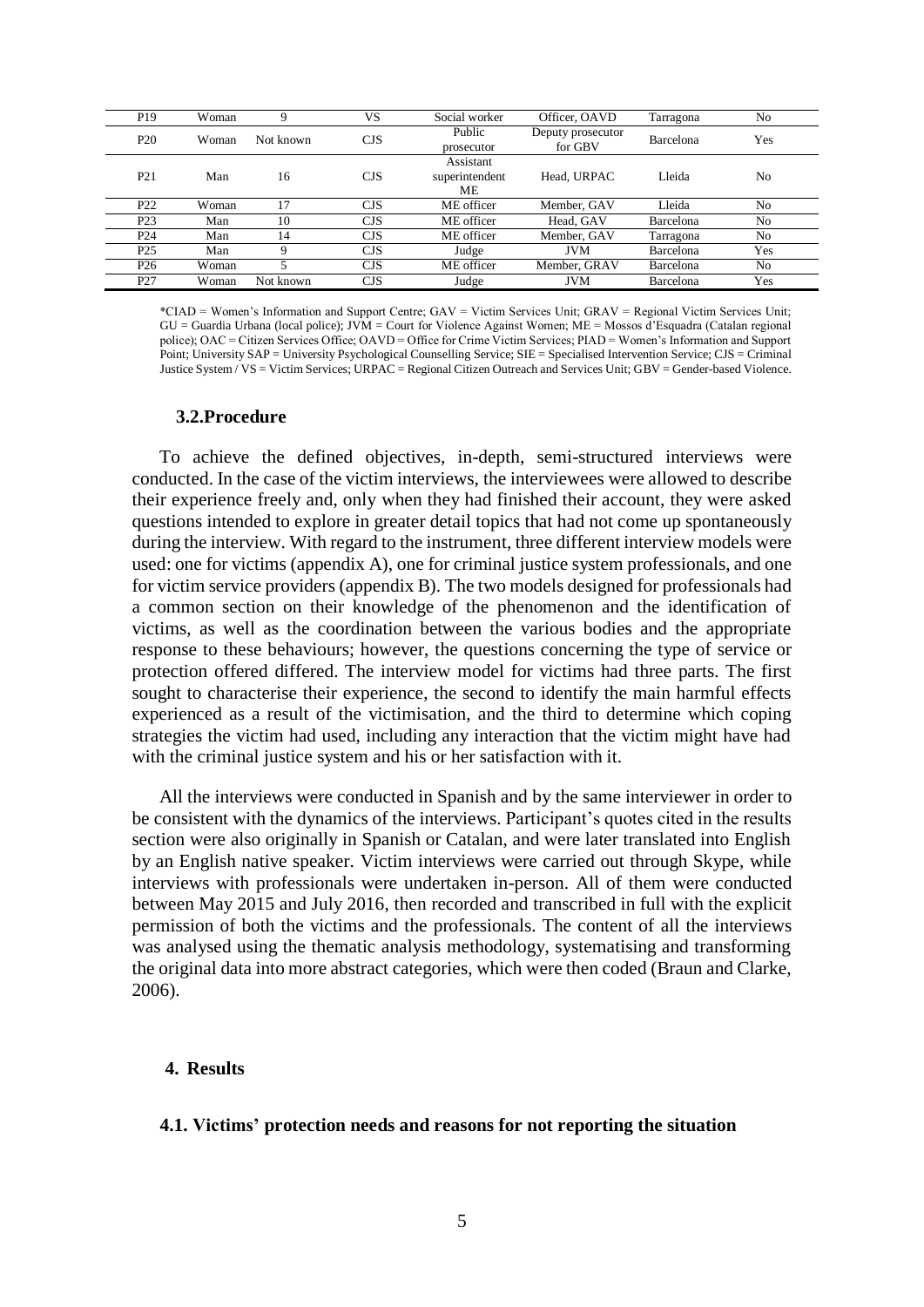The present study sought to identify stalking victims' main protection needs. As has already been reported elsewhere (Korkodeilou, 2014), when asked about this aspect, victims say that what they most want is to cease to be the target of insistent attention by the offender. Additionally, they say that, should the situation end in criminal proceedings, they would prefer protection to punishment of the stalker:

V1: 'I think that what I would have liked is for him to have understood that I didn't want anything to do with him and for him to have stopped having that attitude towards me (...). I don't think that a punishment would have served any purpose. I think he had to be made to see reason.'<sup>1</sup>

V14: 'I would definitely choose protection. If he were to be punished just for following me, I think he would end up thinking about me more, probably in a negative way, which could lead him to seek revenge.'

V17: 'Measures to protect me from him. I have no particular interest in having him be found guilty. I just don't want to have to worry about him.'

Despite the desire to put an end to the stalking and obtain protection, only 3 of the 17 interviewees had reported the situation to the police. This is consistent with the low percentage of reporting found in victimisation surveys (FRA, 2015; Bodelón, Igareda and Casas, 2012; Villacampa and Pujols, 2019). Indeed, it was because of this low rate of reporting that the victims were asked why they had decided not to report the situation. As has been reported elsewhere (Acquadro and Varetto, 2017), these reasons included a lack of proof, fear of retaliation, unwillingness to punish the offender, the belief that it was a private issue or that it was not serious enough to warrant reporting, and a lack of confidence in the effectiveness of the criminal justice system and even fear of secondary victimisation. To this end, the interviewees explained:

V4: 'My mother found out (...) and she told me that I had to go to the police, but I didn't think it was feasible, because, remember, I'm from [a small city], so we all know each other, including the police. It's a little embarrassing.'

V5: 'It wouldn't have helped at all.'

 $\overline{a}$ 

V7: 'You can say, "I'm going to the police", but I had a feeling that (...) I would go there only to find that, not her, but the people close to her, her brothers, her father, her mother (...) might seek retaliation.'

V9: 'Due to the lack of proof, there was nothing we could do, because when it happened, he and I were alone.'

V11: 'In the end, I decided not to report it. I was afraid to report it because of what they might do, or in case the crime wasn't such a big deal.'

V16: 'I wanted him to leave me alone and forget about me and leave and not to see him ever again, in a court or anywhere else.'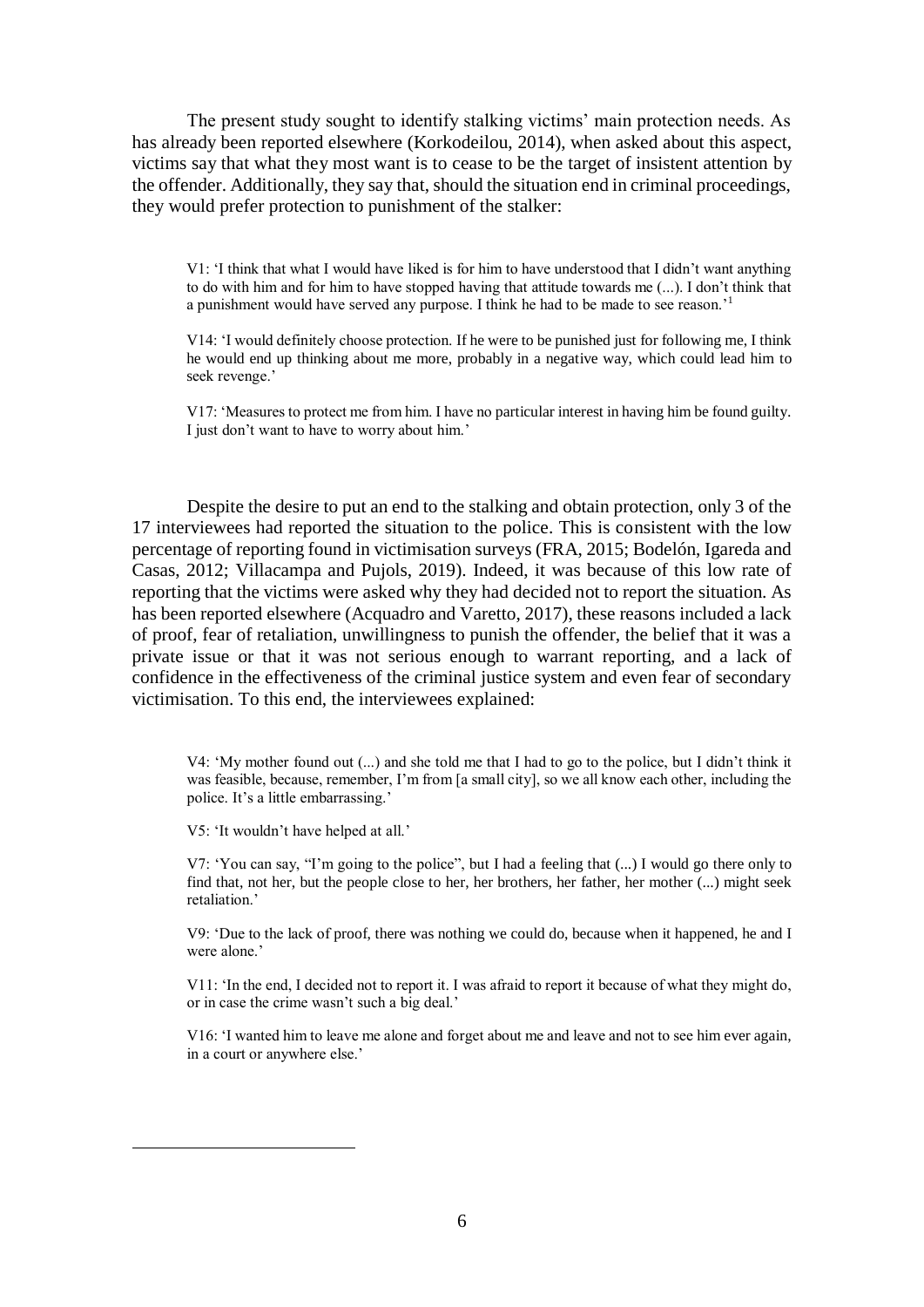## **4.2. Institutional response to stalking cases**

### **4.2.1. Professionals' knowledge of stalking**

As the second research objective was to analyse the institutional treatment offered in these cases, beginning by assessing professionals' knowledge of stalking, the aspects initially addressed in the interviews were related to this issue. Specifically, the questions sought to determine, first, the professionals' knowledge of the phenomenon in general; second, their degree of knowledge of the existing legal mechanisms for protecting victims; and, third, the level of training received on this type of victimisation. Finally, the interviewees were asked to assess the sufficiency of their knowledge of this reality.

With regard to the first issue addressed, i.e. knowledge of stalking in general and, more specifically, the conceptualisation of the phenomenon, only one of the interviewed professionals openly acknowledged not knowing what stalking was (*n=*1; 3.7%). However, amongst the interviewees who claimed to be familiar with this reality, not all provided definitions that matched the conceptualisation of the phenomenon found in the literature (Villacampa, 2009). This finding was consistent with those of other studies (Farrell, Weisburg and Wyckoff, 2000). Thus, one group of professionals (*n=*8; 29.6%), consisting solely of people from the criminal justice system, characterised stalking exclusively based on its legal definition, without offering evidence of any conceptualisation process identifying the essence of the phenomenon beyond what is indicated in the Criminal Code. The following excerpt offers a clear example of this:

P20: 'Well, what it says in the Code. (…) I have nothing else to offer, no opinion of what the lawmakers do. For me, stalking is the crime included in the Criminal Code, in the reform that entered into force on 1 July 2015.'

However, a second group of professionals chose to give their own definitions, regardless of how the phenomenon is conceptualised by law (*n=*19; 70.4%). The most common proposal formulated by this second group (*n=*10; 37%) identified stalking exclusively as a manifestation of domestic and/or gender-based violence, in keeping with the findings of earlier studies (Morris, Anderson and Murray, 2002). This trend was clear amongst both victim service providers and criminal justice system professionals:

P6: 'The concept I have is one of persecution and harassment, mainly in the field of gender-based violence. By a man of a woman, usually when there has been a previous relationship, even when they did not live together as a couple.'

P22: 'Well, it's harassment, within the family.'

P26: 'It's another form of imposition, of control over the woman, of gender-based violence or domestic violence, if it is done to a man.'

In addition to the above, many of the interviewees identified the phenomenon as a specific strategy for controlling the victim in a context of inequality between the victim and the perpetrator, usually in the aforementioned contexts of gender-based and/or domestic violence (*n=*8; 29.6%). In this regard, some of these professionals explained: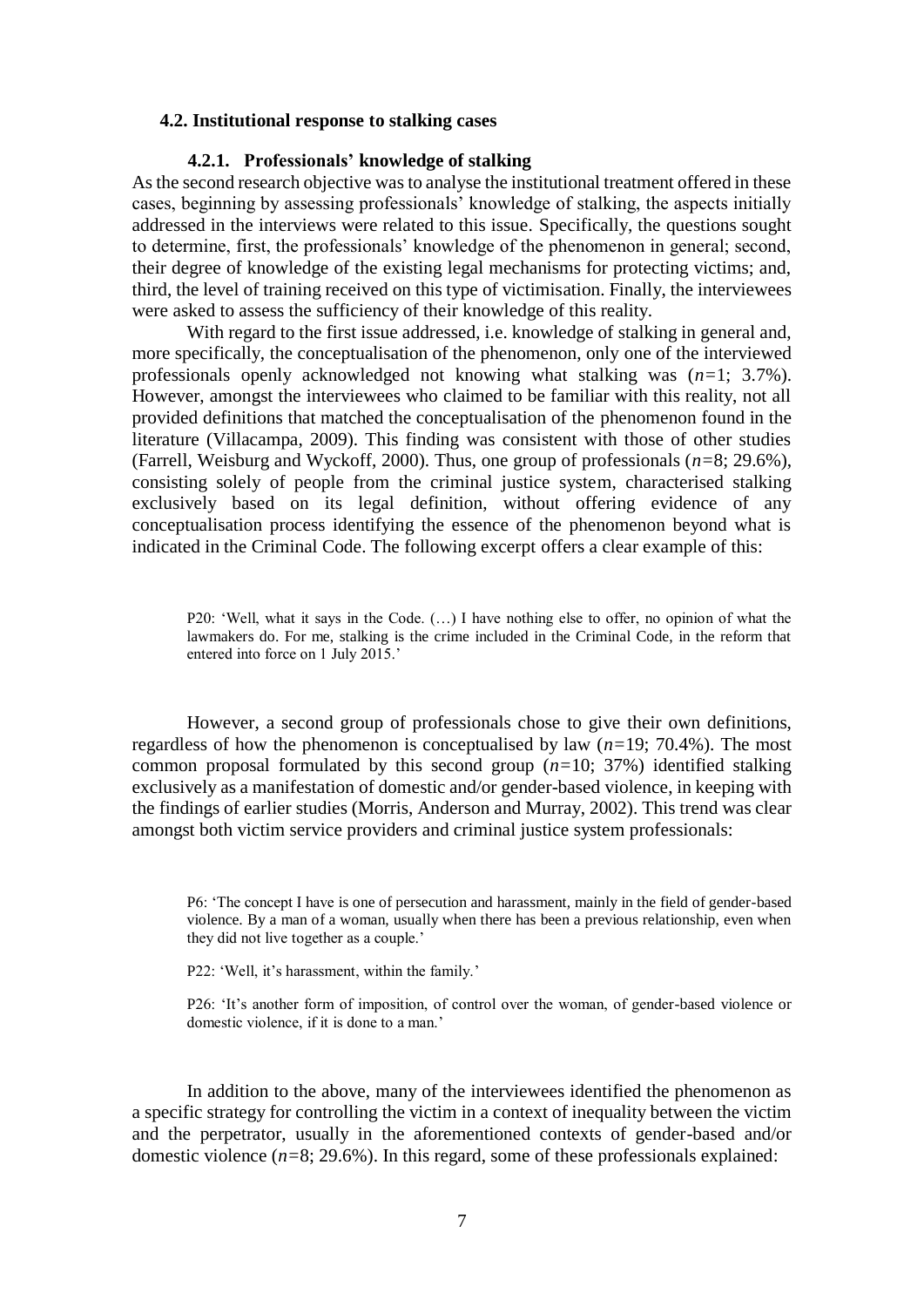P8: 'It is exercising control over the other from a certain distance.'

P16: 'This stalking happens because violence feeds on the domination and control the man wants to exercise over the woman.'

P21: 'For me, it is a way of trying to control them, of trying to get something out of them.'

The professionals additionally tended to define stalking based on its phenomenology, especially through the behaviours that make up the stalking pattern (*n=*8; 29.6%):

P7: 'It refers to constant telephone calls, messages, harassment or anything else that might seriously infringe on the victim's freedom even when there is no violence.'

P24: 'It begins by telephone, with calls or texts on WhatsApp. Then it graduates to social media. It can happen at work, at home, in person, with stakeouts from a vehicle…'

In a minority of cases (*n=*2; 7.4%), the phenomenon was characterised in terms of the consequences for the victim:

P9: 'It is a form of harassment that forces the victim to have to change all of their daily habits or causes enough anxiety or agitation to affect them emotionally.'

P25: 'It is a type of harassment that, due to its intensity, interferes with the person's life.'

Finally, 2 of the 27 interviewees (7.4%) equated stalking with an aggravated form of harassment:

P1: 'Stalking, for me, is aggravated harassment.'

P12: 'For me, it is really severe, really exaggerated harassment.'

Second, with regard to knowledge of the legal mechanisms for protecting victims as a final aspect through which to measure the professionals' degree of knowledge of these processes, 20 of the 27 interviewees (74.1%) knew that, as a result of the 2015 reform of the Criminal Code, these behaviours had been specifically criminalised. In particular, all the criminal justice system professionals and nearly half the victim service providers – 6 of the 13 interviewees  $(46.2%)$  – had this information. The professional group with the least legal knowledge was that of victim service providers who did not work at victim services offices, perhaps because their interaction with the criminal justice system was more sporadic. Beyond this issue, the professionals were asked whether they were aware of the existence of any action protocols to be followed. In this regard, all 27 interviewees responded that there was no specific protocol for cases of stalking, but they were familiar with the protocols concerning gender-based violence.

The third aspect measured to determine the professionals' degree of knowledge of stalking has to do with the training received on the matter. This issue is of particular interest insofar as increased training can lead to more effective detection of victims, as shown in previous qualitative studies conducted with professionals (Farrell and Pfeffer, 2014; Renzetti et al., 2015; Villacampa and Torres, 2017). When the professionals were asked about the training received, it became clear that none had received any specific training, although most of the interviewees reported having broad training on gender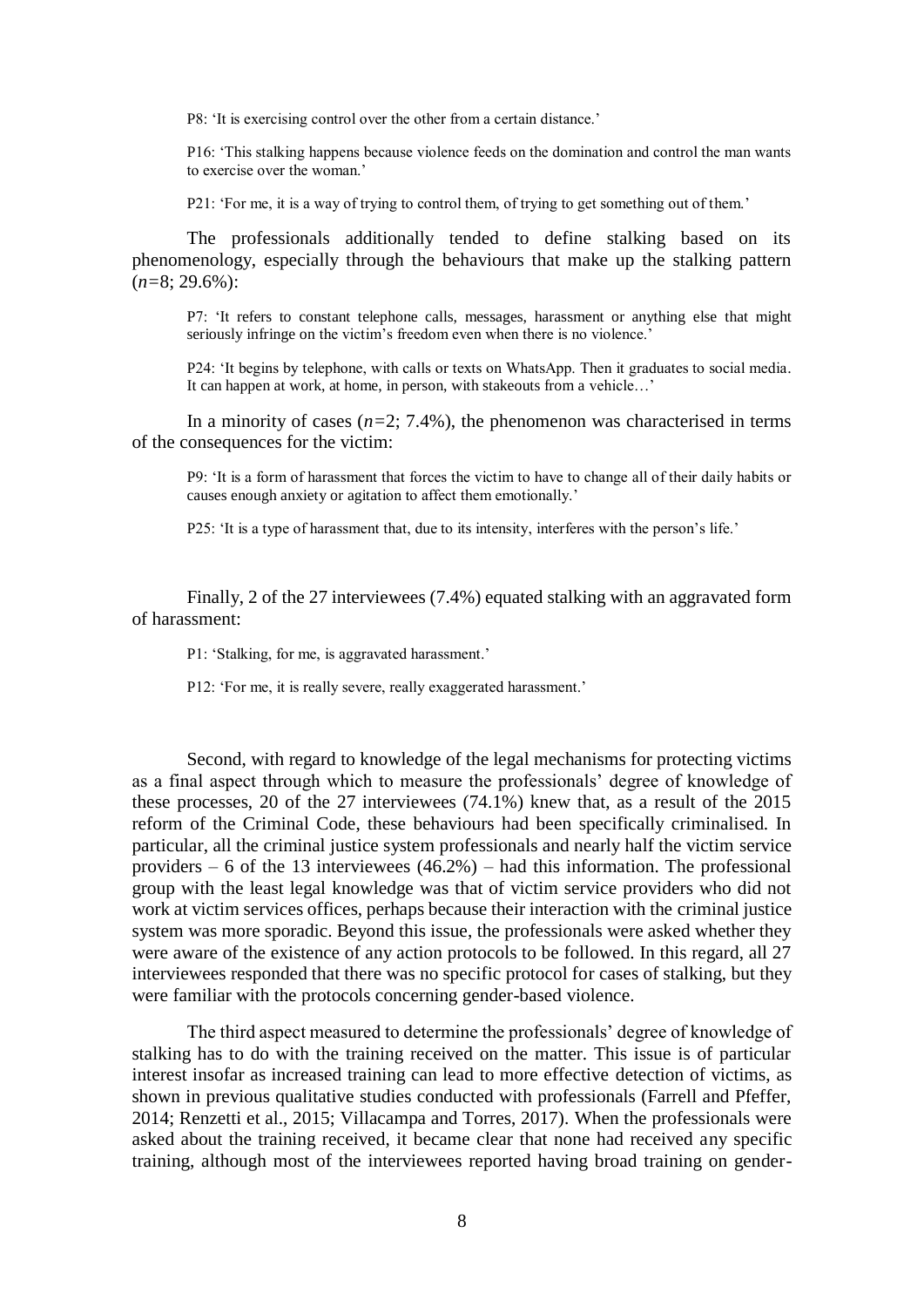based violence (*n=*17; 63%) or on victim services in general (*n=*4; 14.8%). Separately, some of the interviewees, mostly from law enforcement, reported having received training on the changes made to the Spanish Criminal Code in 2015, albeit none that specifically addressed the crime of stalking (*n=*7; 25.9%).

With regard to the assessment of the sufficiency of the professionals' knowledge of this reality, a large disparity was found between the victim service providers and the criminal justice system professionals. Whilst virtually all the professionals from the field of victim services were quite critical of their lack of training (*n=*11; 40.7%) (I6 and I8), the criminal justice system professionals (*n=*9; 33.3%), especially the prosecutors and judges, were much less likely to find fault in this regard (I20 and I25):

P6: 'We do training sessions where we talk about gender-based violence, but nothing specific is said about this problem. These behaviours do come up, as potential behaviours by the offender, but it is not specified. They are not given the importance they deserve.'

P8: 'The city council does its own training on gender-based violence, but nothing specifically on stalking. It would be really important to detect it. Because if you're not trained, you don't see it; and if you don't see it, it doesn't exist, so you can't help that person. Nor will you be able to help them become aware of it.'

P20: 'I mean, we're public prosecutors, so I think we already have the training. The Prosecutor General's Office is always preparing courses on this, but, really, we're assumed to have that training, you know? But, I mean, specific training to address this crime? No. As far as I know, I mean, not in my case, because I don't think it's necessary.'

P25: 'Do you think it would be advisable for you to be offered training on this phenomenon?' 'I don't know if it's... I mean, any kind of training is always a good thing, but I don't think this is our biggest shortcoming as judges.'

# **4.2.2. Detection of victims by professionals: the exclusive association of stalking with gender-based violence in couples**

In addition to the professionals' knowledge of these processes, a second aspect examined to gain insight into the institutional treatment offered was the ease with which the professionals were able to detect stalking victims, as similar prior studies have shown that professionals have trouble identifying this process (Klein et al., 2009). Based on the interviews conducted for the present study, virtually no victims of stalking who have not previously or simultaneously been subjected to physical or psychological violence by their partner or former partner are detected, even when the focus on domestic violence has been broadened in the definitions of the phenomenon. The interviews point to three factors that may be helping to obscure the stalking pattern when it occurs in relational contexts other than romantic relationships.

The first reason that might explain this failure to detect stalking outside the context of violence in couples is the victims' own lack of awareness that they are being subjected to these behaviours. This finding, which has already been reported elsewhere (Villacampa and Pujols, 2017), was also the conclusion reached by some of the interviewed professionals, as can be seen in the following excerpts: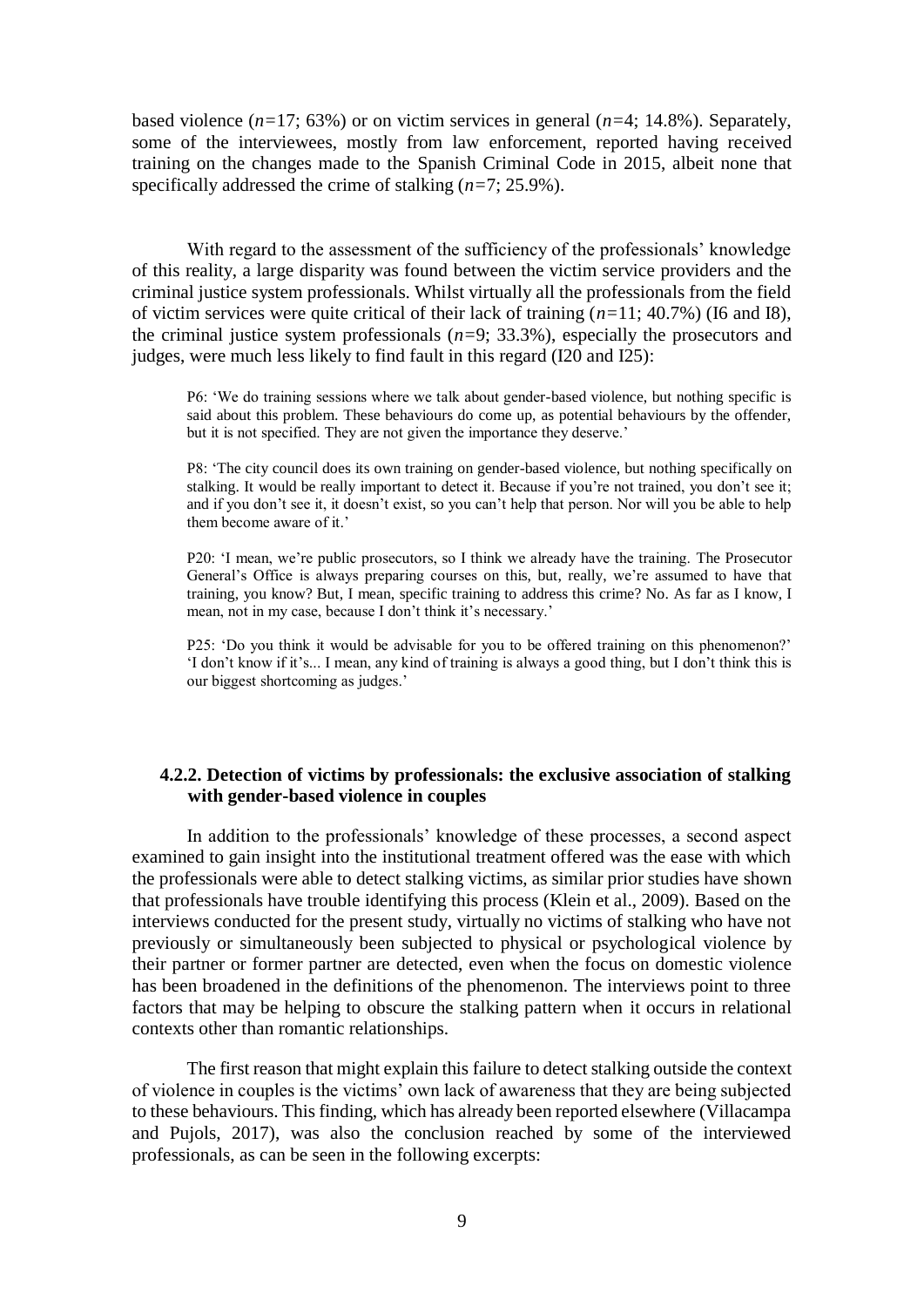P8: 'It is a phenomenon that is not identified as violence, so the woman might not go to the service for help. That's not to say that there isn't any, but gender-based violence is already very widespread. Women are very aware of it. I think that society is not yet sufficiently sensitised.'

P9: 'Sometimes the woman does not recognise this as violence.'

P21: 'We get few reports compared to the reality. The vast majority are related to gender-based violence.'

Second, the professionals' aforementioned lack of training on stalking, coupled with their extensive training on gender-based violence in the context of couples, leads them to associate the two phenomena with each other, such that stalking is conceived of as an integral part of gender-based violence. Specifically, 21 of the 27 professionals (77.8%) stated that stalking was exclusively an issue of gender-based violence:

P6: 'I don't think we have ever seen a situation that did not involve a couple.'

P7: 'It is gender-based violence, as friends, so it wouldn't come in as stalking.'

P8: 'It is considered gender-based violence. Stalking other than in the context of the couple, no.'

P26: 'When there is stalking, it is just another small point within other conflicts that come up, whether physical abuse, sexual abuse... It is associated with gender-based violence.'

Third, the victim and offender profiles that the professionals work with are identified with those related to domestic violence. The interviewees' image of the victim – in 20 out of the 27 cases  $(74%)$  – was that of a woman who had previously been victimised by her current or former male partner. Likewise, the stereotype created for the offender matched that of an abusive man, and in some cases was even associated with alcohol or drug addictions and a low socio-cultural status  $(n=3; 11.1\%)$ . Thus, according to some of the professionals:

P1: 'Most of the reports are usually from broken families (…). So, they are usually uneducated. They are usually people from a certain social class (…). Almost all of them tell you the same thing, that the person drinks or does drugs.'

P16: 'Women are the ones who experience it.'

P22: 'Most of them are women who have been assaulted by men. They were their partners.'

In addition to the cases in which the stalking pattern is not identified, in those cases in which it is, it is often masked by the behaviours that are generated in the situation of violence and is not reported or specifically addressed. Thus, the professionals indicated that they had not recognised stalking as an independent phenomenon even though it appeared in the victims' accounts. In this regard, the interviewees often distinguished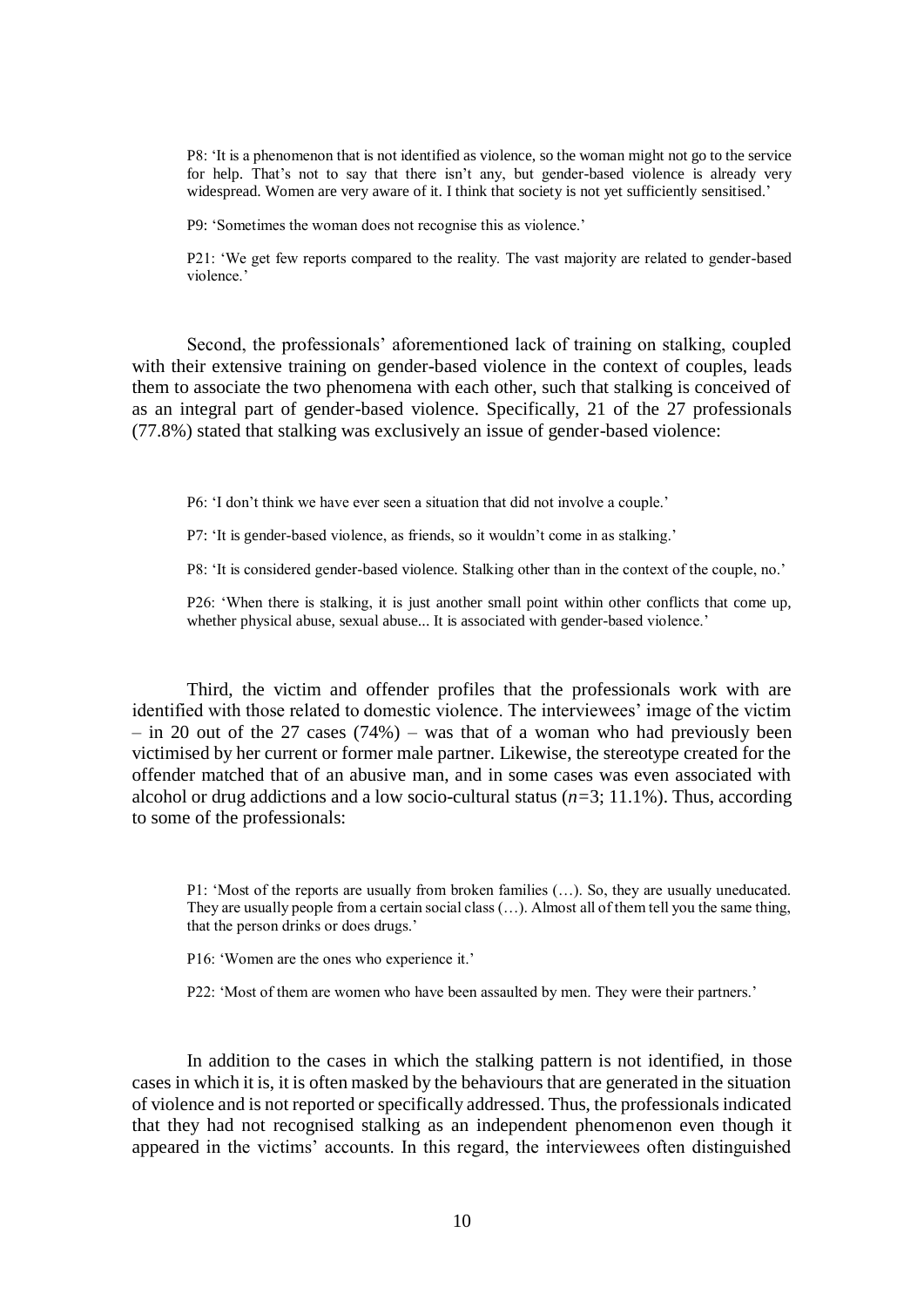between two types of stalking: that which they called 'pure stalking', i.e. those stalking behaviours that do not follow or coexist with other types of violence, and that which they called 'mixed stalking', understood as a control strategy framed within a broader context of physical and/or psychological violence. To this end, they stressed that 'pure stalking' is uncommon in professional practice:

P7: 'Mixed stalking is more common. There aren't many cases of just pure stalking, solely and exclusively.'

IP15: 'I don't remember any case in which there had not at least been previous psychological violence, within the couple (...). Usually, it is a continuation.'

P24: 'Stalking never happens alone. It would be mixed with other types of abuse. I have not seen a single account classified as only stalking since the law was changed.'

P25: 'I would almost say that we would see it, if there is regular violence, as another sign. But as an independent act? I don't think the prosecutors... I'd never thought about it that way.'

### **4.3. Assessment of the regulatory response to stalking**

### **4.3.1. Substantive-criminal treatment of the phenomenon**

With regard to the third research objective, concerning professionals' and victims' assessment of the legal response to stalking, all of the professionals regarded the specific criminalisation of these behaviours since the 2015 reform of the Criminal Code as a positive development (*n=*27; 100%), especially insofar as it increases the visibility of the phenomenon:

P7: 'It sheds light on something that existed before, but now it is visible. I think that is good in this case.'

P9: 'It was a crime that was hidden and wasn't seen. Now it is more visible. With the new wording, now it is easier to detect.'

P15: 'I think it was very necessary because it was largely invisible. Despite being such an important part, it was largely obscured.'

In order to explore the issue in greater depth, the interviewees were asked if they had identified any difficulties in criminalising typical stalking behaviours prior to the Criminal Code's reform. The professionals indicated that there were few cases in which it had not been possible to provide a criminal response to stalking prior to its specific classification as a crime, given that in most cases these behaviours occurred in conjunction with other behaviours that did merit a criminal law response:

P24: 'These attitudes did not usually happen alone, but rather were accompanied by insults, threats, coercion or assault. These more specific things were classed as offences.'

P25: 'Not a lot, because stalking that does not involve any other crime is unlikely. Stalking in which no other crime was committed was rare.'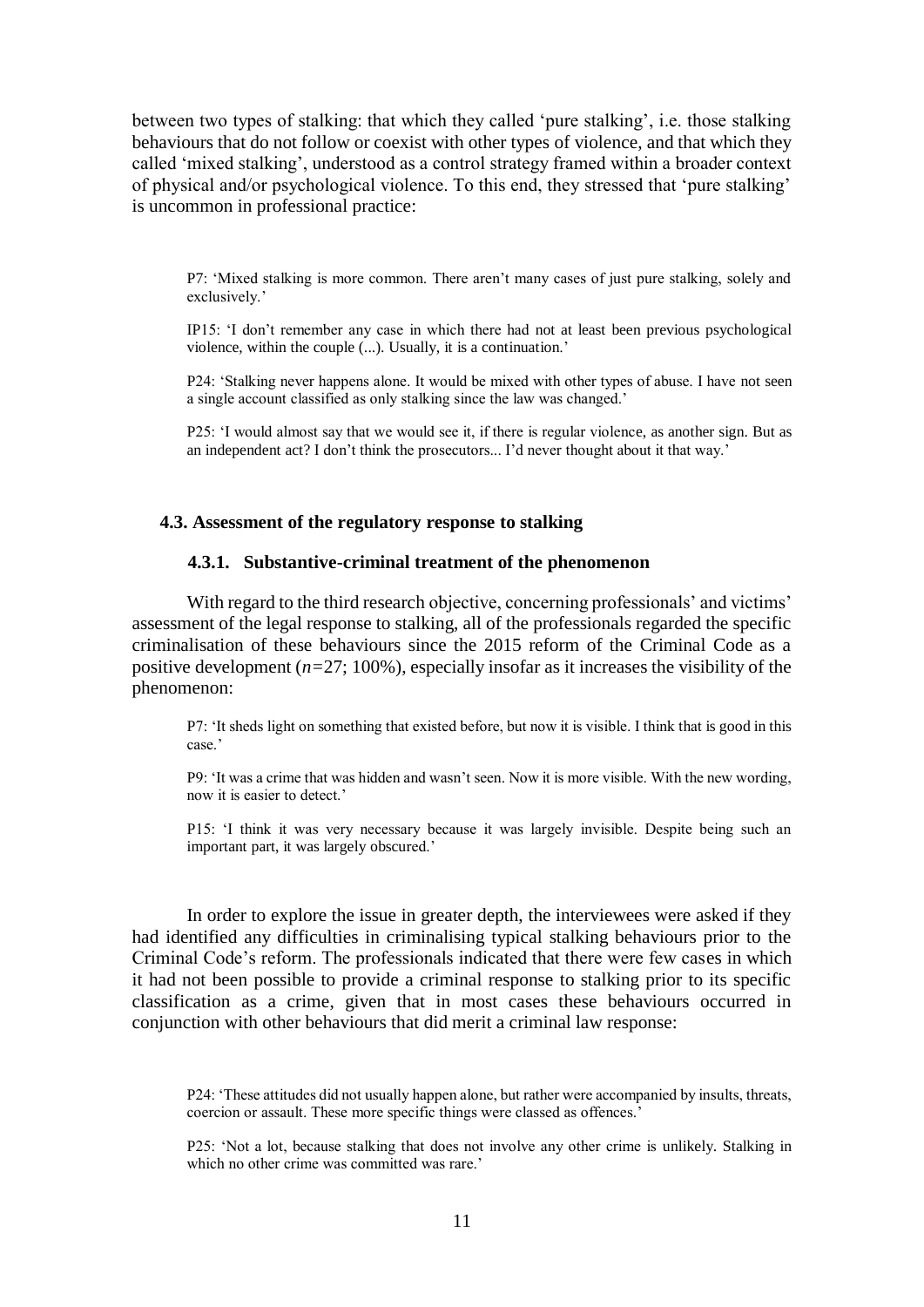However, most of the criminal justice system professionals (*n=*12; 44.4% of the interviewed professionals as a whole) acknowledged that stalking cases in which other criminally prosecutable behaviours were not taking place at the same time were hard to fit within the definitions of the crimes of coercion or threats, to which this behavioural pattern had been limited until these behaviours were specifically criminalised:

P2: 'A threat is different from this kind of persecution or harassment and it could only be classified as a threat.'

P18: 'Judges were very reluctant to apply the crime of coercion, because it implies intimidation, it implies violence.'

P25: 'It was my understanding that it was not a crime, that it did not fall under the offence of coercion, because for coercion there has to be violence, and so I ended up shelving the cases, but it made me uneasy because I could see that a response was needed.'

In contrast, one of the interviewed judges thought that, although the inclusion of the new criminal offence was positive insofar as it helps to make the phenomenon more visible, there were already other criminal offences under which these behaviours could be interpreted to fall:

P27: 'In my view, it does not introduce that many changes, because prior to that point, there were already instruments to punish it. Because, well, I think stalking as it is defined under Art. 172 ter CP could be understood to fall under coercion.'

To explore the issue of the criminalisation of these behaviours in greater depth, the legal professionals were asked what problems they thought the new classification might bring. In this regard, one of the most controversial points was the failure to define the typical outcome of the crime. A total of 4 of the 14 interviewed criminal justice system professionals (28.6%) mentioned this:

P2: 'The problem is determining up to what point it is understood to be stalking and at what point it is not.'

P18: 'The crime requires a serious disruption of the victim's ability to go about their everyday life. I think it depends on the behaviours. For example, if all it is is constantly calling someone, I don't think that would fall under the crime.'

P27: 'The wording of the crime is a bit... Of course, serious disruption is a very subjective factor.'

Finally, the interviewees mentioned the article's confusing wording, which they felt made it difficult to apply:

P13: 'Sometimes, it seems like it's a bit of a catch-all. You know what happens? It confuses me. You have to read it very carefully not to get confused.'

# **4.3.2. Institutional treatment offered to victims, protection measures offered and problems related to achieving them**

As part of the third research objective, consisting in determining the interviewees' assessments of the legal mechanisms, efforts were made to identify the problematic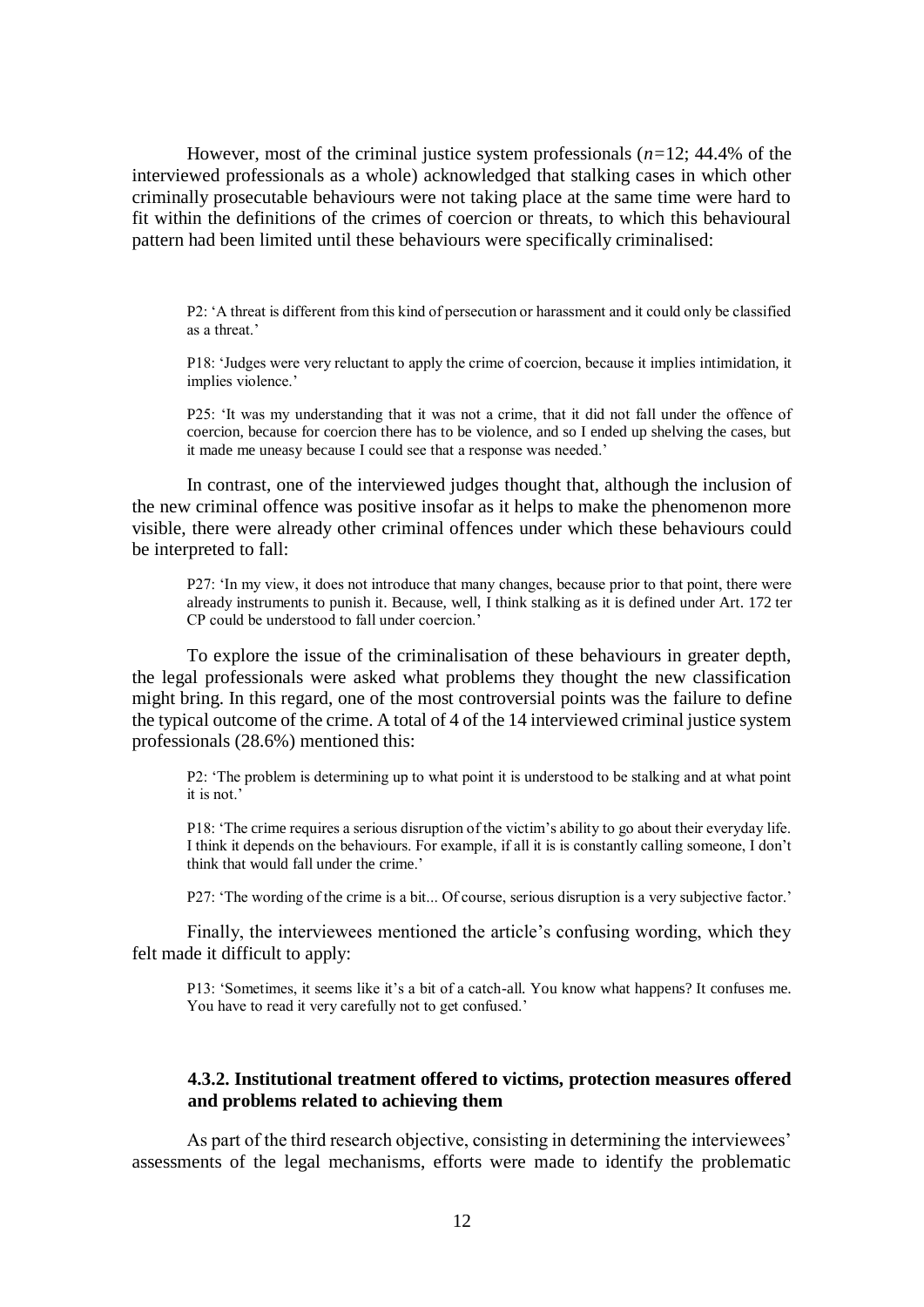aspects of the support and protection measures offered to stalking victims, both in the field of victim services and by the criminal justice system. In the professionals' opinion, there are numerous legal mechanisms to protect victims. They explained that victims have access to all the general protection instruments existing in the criminal law system and further stressed that they receive redoubled protection when the stalking takes place in the context of domestic and/or gender-based violence.

However, despite considering these legal mechanisms for protecting stalking victims sufficient, the greatest obstacle they identified in terms of legal protection was the odyssey that victims must undertake to obtain it. The main problems identified in how the services that come into contact with victims are described below.

# **4.3.2.1. The victim services-criminal justice system relationship: between coordination and mistrust**

First, with regard to the professionals' performance, all the interviewees stated that there is intense coordination between the various services (local police, Catalan police, victim services, primary care centres, schools, etc.), mainly guided by the action protocols for gender-based violence:

P21: 'Let it be clear that our approach is coordinated. We coordinate with other social actors, with whom we meet regularly.'

Nevertheless, one of the most revealing findings was that most of the victim service providers interviewed showed absolute distrust in the judicial system – although not in the police authorities – with some even advising the stalking victims they dealt with not to report the situation:

P12: 'In this case, I recommended not reporting it, because they would never have obtained a court order or judicial measure.'

P19: 'If only we got more cases of people who had not reported the situation so we could advise them. Because they come here with certain hopes and those hopes are dashed here.'

## **4.3.2.2. Secondary victimisation**

According to the professionals, the most problematic aspect of the judicial journey that victims must undertake to obtain protection is the secondary victimisation to which they can be subjected, often influenced by the lack of training of the legal professionals whom they deal with. This can be deduced from the following passages:

P9: 'The women are questioned a lot. Even the court professionals are not sensitised or lack training.'

P12: 'You find lawyers, public prosecutors, judges who ask very impertinent questions, and in favour of the offender, who harp on the victim much more.'

However, one interviewee was sceptical about entirely eliminating the harm done to the victim, considering it intrinsic to the operation of the judicial system:

P25: 'I can't just walk in and expect to be able to report something without anyone casting any doubts. It is the main source of evidence. There is a right of defence. Of course there is secondary victimisation, but I do not think there is any alternative.'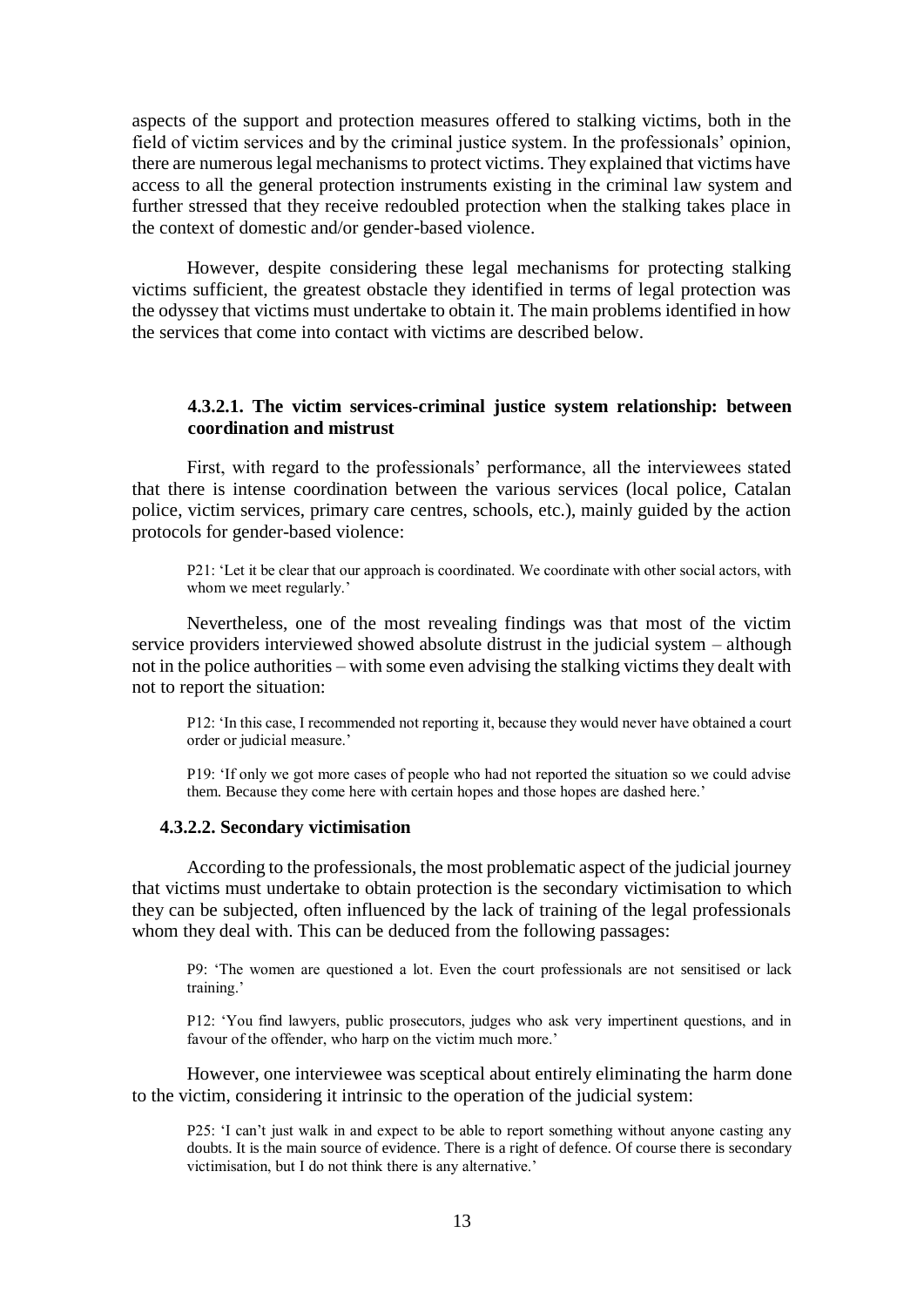#### **4.3.2.3. Difficulty of providing proof**

As reported elsewhere (Morris, Anderson and Murray, 2002; Logan, 2010), the second obstacle identified by the professionals to the adoption of protective measures is the difficulty involved in proving the facts, which often leads to the shelving of the proceedings or the acquittal of the defendant. As a result, the victim protection measures either directly cannot be obtained or they cease to have effect as soon as the acquittal is granted. In relation to this problem, some of the interviewees indicated:

P12: 'A lot of acquittals occur due to a lack of evidence.'

P14: 'A lot of times, the complaint is shelved; it does not go forward. And then there is the proof of the stalking... It is hard to prove.'

P27: 'The admission by the person being investigated of having sent e-mails or made calls would not be enough to open oral proceedings. It is much easier, from an evidentiary perspective, to go for a crime of coercion than a crime of harassment.'

#### **4.3.2.4 Victims' dissatisfaction with the criminal justice system**

In order to determine the assessment of the institutional treatment offered to victims, the people who had actually reported a situation were also asked. Based on the interviews conducted with the victims, a complete dissatisfaction with the criminal justice system could be deduced, due both to the poor functioning of the administration of justice and the system's slowness. This finding is consistent with those of previous studies (Korkodeilou, 2016; Maclean et al., 2013; Morris, Anderson and Murray, 2002; Taylor-Dunn, Bowen and Gilchrist, 2018; Van der Aa and Groenen, 2010). Thus, the interviewees stated:

> V3: 'Above all, I would ask for them to be much faster [the interviewee is referring to the criminal proceedings], because they are very slow. The police can't really do anything either. They did nothing.'

> V6: 'There was no response because the only response was to shelve the case, according to the judge, for lack of evidence. So, basically, they don't do anything until you've been killed.'

> V15: 'The response that I got was very slow. When the trial was held, the prosecutor had misdescribed it, so it was just a scare for him.'

# **4.4. Possibility of alternatives to traditional criminal proceedings: protection and restorative justice measures**

Once the inadequacy of criminal proceedings for satisfactorily obtaining protection measures had been verified, the fourth and final research objective was to determine what the interviewees thought about the possibility of organising alternatives to these traditional proceedings, whether in the form of restorative justice mechanisms or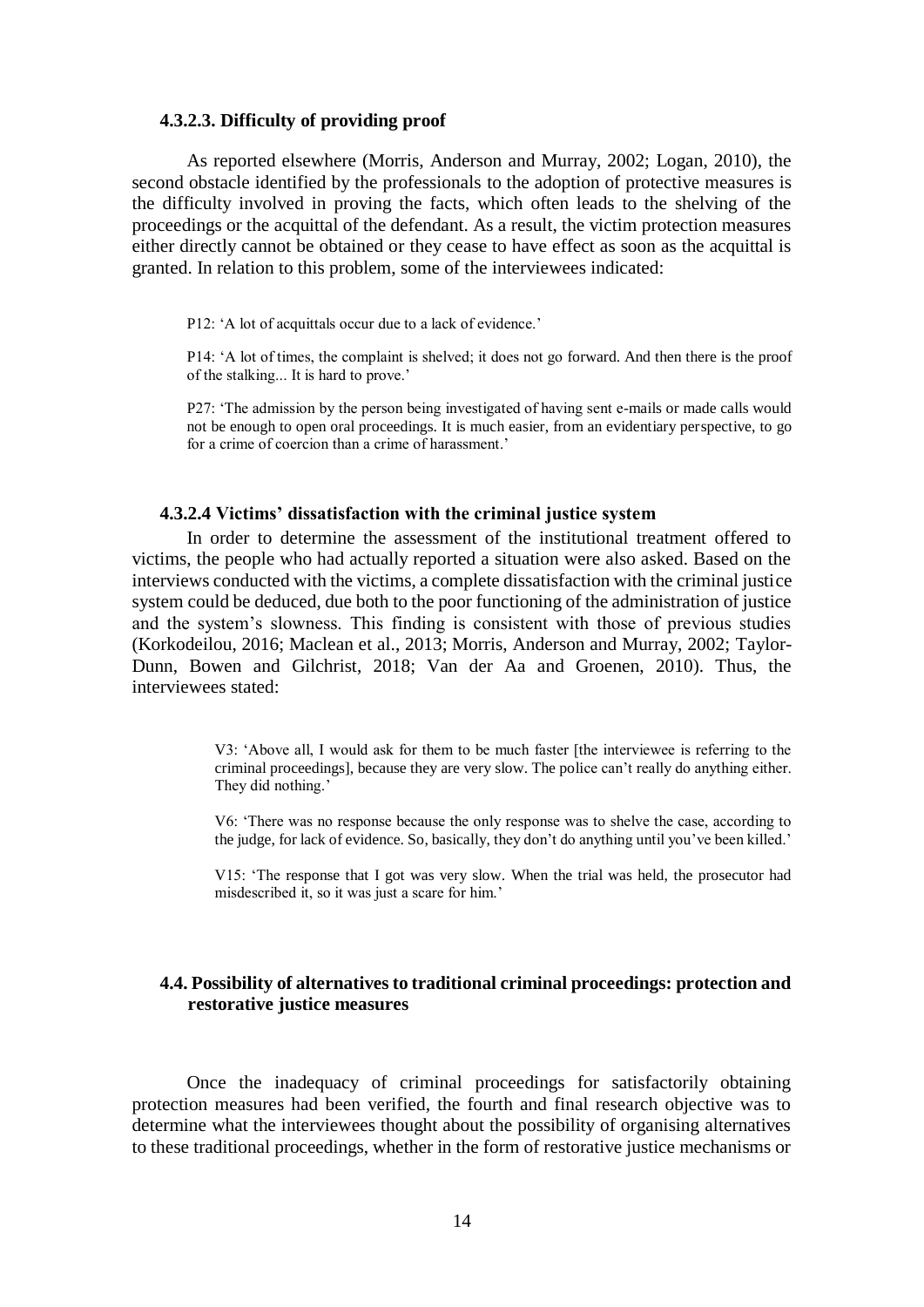through civil protection orders or administrative warnings, as in other countries in Spain's legal environment. In order to obtain this information, interviewees had been previously informed about the existing alternatives to criminal proceedings and restorative justice programmes. In this regard, none of the professionals was aware of the existence of any civil or administrative protection mechanisms, making it unlikely for their points of view on the issue to come up in the interviews. In those cases, in which this aspect was stressed, several professionals were dubious about  $(n=10; 37%)$  or openly against the application of such mechanisms (*n=*5; 18.5%), even when they failed to provide any reasons for this view other than compliance with the law:

P1: 'It is a criminal law response because it falls within the scope of criminal law. You have to follow the steps.'

P27: 'Civil proceedings are not feasible because if we have a classified, unlawful behaviour happening right now, it requires a criminal law response.'

In contrast, a minority of the interviewees  $(n=5; 18.5%)$  thought that traditional criminal proceedings and alternative mechanisms should be able to co-exist:

P4: 'These two options need not be mutually exclusive. Both should be possible.'

P24: 'In my opinion, the solution lies not in the sphere of criminal law, talking about trials, judgments, sentences, but rather in requiring this person to undergo awareness training.'

P27: 'As a criminal lawyer (...) I would eliminate a lot of behaviours from the Criminal Code and I would effectively seek other types of solutions for them, other than those of proceedings. Might stalking be one of them? Well, it might.'

The interviewees were more likely to talk about their opinion of the possibility of introducing restorative justice mechanisms in the context of criminal proceedings, even though most of them focused this possibility only on criminal mediation. Actually, in Spain the only restorative justice mechanism which is legally recognised is mediation and it is specifically prohibited in cases of gender-based violence since the approval of the Integral Gender-based Violence Act 2004, which considers as such only the cases in which female victims are subjected to physical, psychological or sexual violence by their current or former male partner. In this regard, several professionals said that they disagreed with the application of such mechanisms (*n=*13; 48.1%):

P8: 'In my view, in cases of stalking, as in cases of active gender-based violence, I do not think mediation is possible, because for mediation you need equality.'

P13: 'I think that for these types of crimes, specifically, for stalking, the best path is the judicial one. Because, I mean, this type of crime has to persist over time. We're not talking about one-off situations.'

P15: 'Replacing it with mediation would be doing something that has already been done, and you'd be putting two people on an equal footing that they are not on. It is not a conflict; it is violence. There is a desire to impose oneself on the other person.'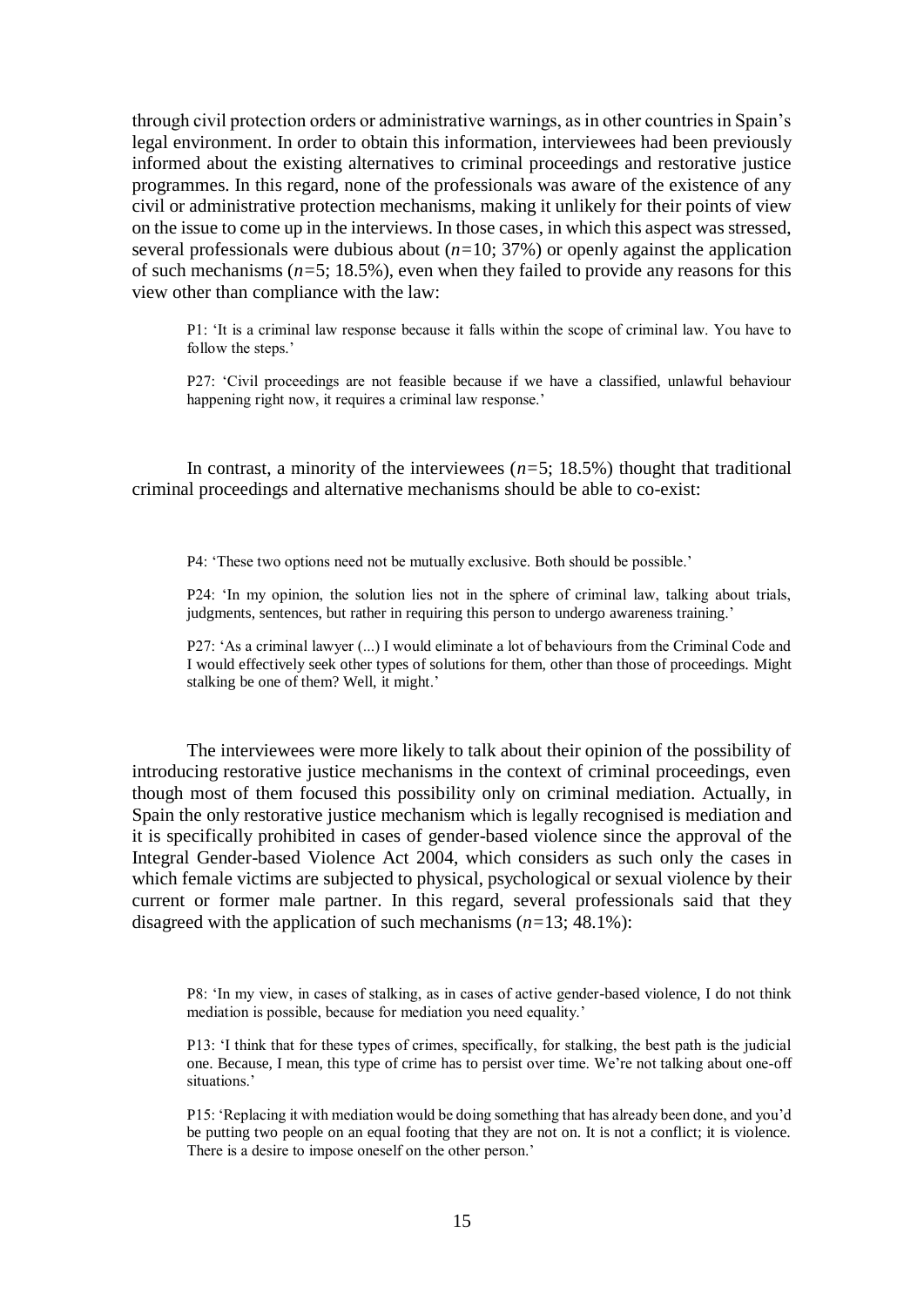However, a minority of the interviewees, despite being aware of the legal prohibition on mediation in cases of gender-based violence in Spain, were in favour of applying instruments of restorative justice (*n=*7; 25.9%):

P4: 'I think that mediation is possible. The thing is, not everyone is available for it. There will be cases where they will be, and cases where they will not.'

P7: 'There are cases and cases. As a general rule, not always, but there may be cases.'

P9: 'I don't think that mediation would be a bad thing, provided that consideration is given to when the woman can do it. The woman would have to be strong to be able to and that is not always the case. I would do criminal rather than family mediation.'

Some of the professionals (*n=*4; 14.8%) who disagreed with the application of these instruments in cases of stalking taking place in a context of gender-based violence within a couple did support using them when there were no clear inequalities between the victim and the perpetrator, e.g. in the case of domestic violence, acquaintances, etc. To this end, some of the interviewees explained:

P10: 'It might be good, but, of course, it would have to be caught very early on. When relationships are unequal, it is difficult.'

P12: 'If it is domestic violence, where possible, you have to mediate, because there are motherchild bonds that have to be saved.'

P19: 'Here, there could be an equal mediation. Maybe in cases of child-to-parent violence or other types of violence in the family sphere.'

When the victims were asked about the possibility of using these types of processes, there was a great disparity of opinions: 8 of the 17 interviewees (47.1%) were against the application of restorative justice mechanisms, whereas the remainder (52.9%) were in favour. Those most opposed argued:

V3: 'I don't believe much in mediation because, I'm telling you, they tried it at school... but it didn't go anywhere.'

V7: 'No, there was no criminal mediation in this case... this was already a criminal situation, a criminal situation including insults, threats. The crime had already been committed.'

V14: 'A face-to-face encounter is traumatic, and the existence of a mediator means acknowledging that there is an uncontrolled situation.'

In contrast, the victims who did come out in favour of the use of restorative justice mechanisms indicated:

V5: 'Well, look, that is something that I would have tried [the victim is referring to restorative justice]. Because they might have understood how I felt and I would have understood what they were like.'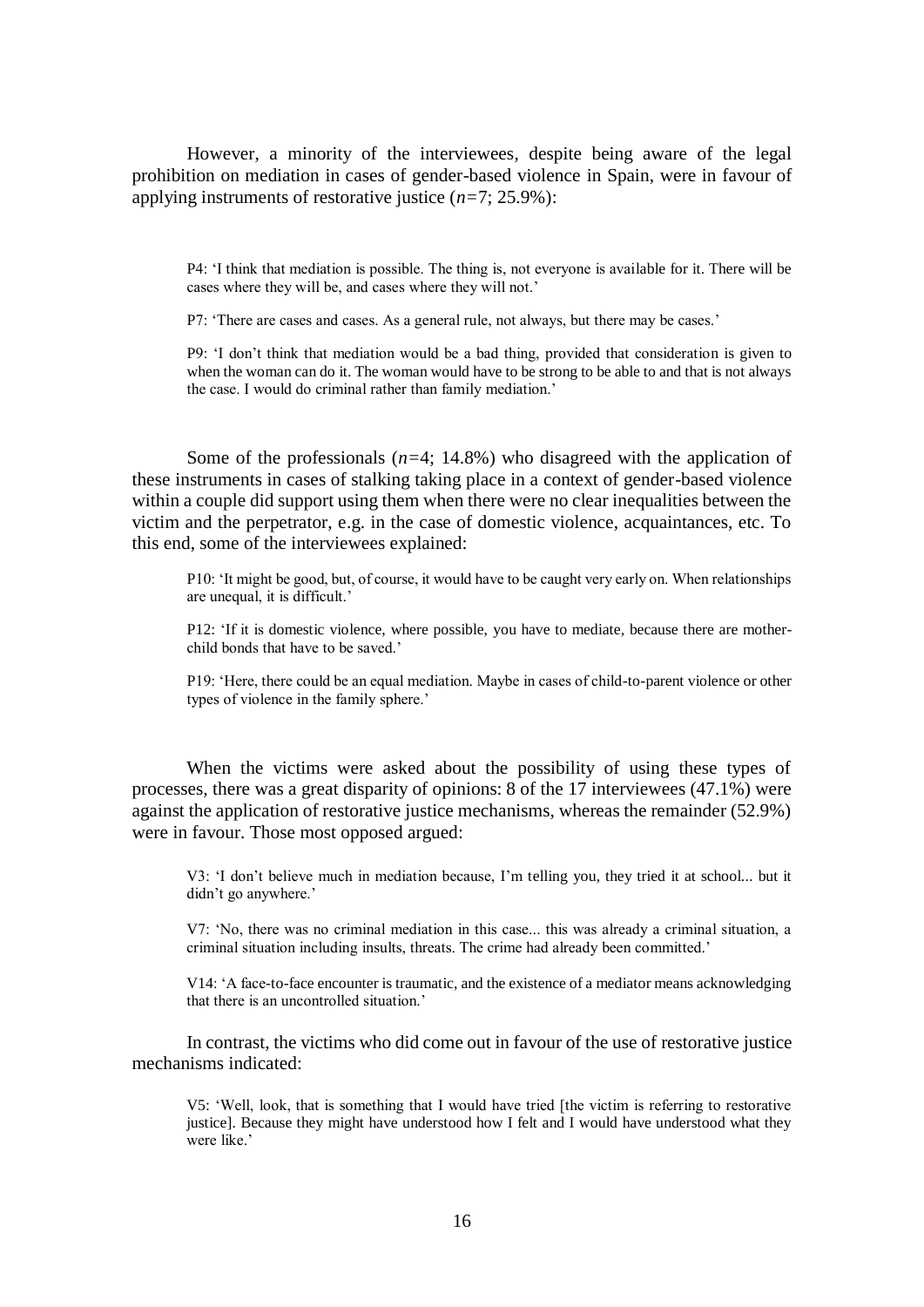V4: 'Maybe. Mainly for one specific aspect. I mean, I would like to know who (...) gave them my phone number. And just to know whether it was a joke or if the guy really had a few screws loose.'

V6: 'Yes, I would have agreed to mediation. If there had been someone impartial, I guess it could have worked and we could have talked things over.'

## **5. Discussion and conclusions**

Regarding the first research objective, this investigation has shown that victims rarely report stalking cases, which is consistent with the low percentage of reporting found in victimisation surveys (FRA, 2015; Bodelón, Igareda and Casas, 2012; Villacampa and Pujols, 2018), because they have little confidence in the criminal justice system (Baum et al., 2009; Bjerregaard, 2000; Feltes et al., 2012; FRA, 2015; Acquadro and Varetto, 2017). In fact, as others investigations have shown, victims demand above all protection, not necessarily punishment, in order to put an end to this unwanted persecution (Korkodeilou, 2014).

The victims' lack of confidence in the criminal justice system can be understandable analysing the findings of the second research objective about institutional treatment offered to stalking. Professionals did not have a single standard concept of stalking. Furthermore, although they were familiar with the standard characteristics of the phenomenon, none of the definitions provided included the three essential elements of stalking according to the literature (Villacampa, 2009). That is, the pattern of unwanted or harassing behaviour, the unwillingness of the victim and the victim's negative consequences as a result of the offender conduct. Moreover, professionals have shown how they tend to exclusively identify the phenomenon as a manifestation of gender-based violence limited to the context of couples, in keeping with the findings of earlier studies (Cox and Speziale, 2009; Morris, Anderson and Murray, 2002). Also, although knowing the available legal mechanisms to protect victims, they are only familiar with those protocols to protect victims of gender violence. Finally, they receive training only to handle cases of stalking that are manifestations of domestic or gender-based violence.

As a consequence of this narrow conception of the phenomenon and tight training to deal with it, stalking that takes place outside domestic and gender-based violence processes remain obscured. The professional capacity to detect stalking victims out of these contexts is clearly diminished and, as a result, stalking episodes taking place outside these contexts go unnoticed or are included in other categorisations.

In order to enhance the detection of and the support provided to victims, professionals should be given information and training on stalking broad enough to allow them to identify its traits regardless of the context in which it occurs. An in-depth training that will go beyond the concept of stalking as a gender-based violence limited to the context of couples will allow a more effective identification of stalking cases, since those related to gender-based violence only account for up to 25-30% of them (Villacampa and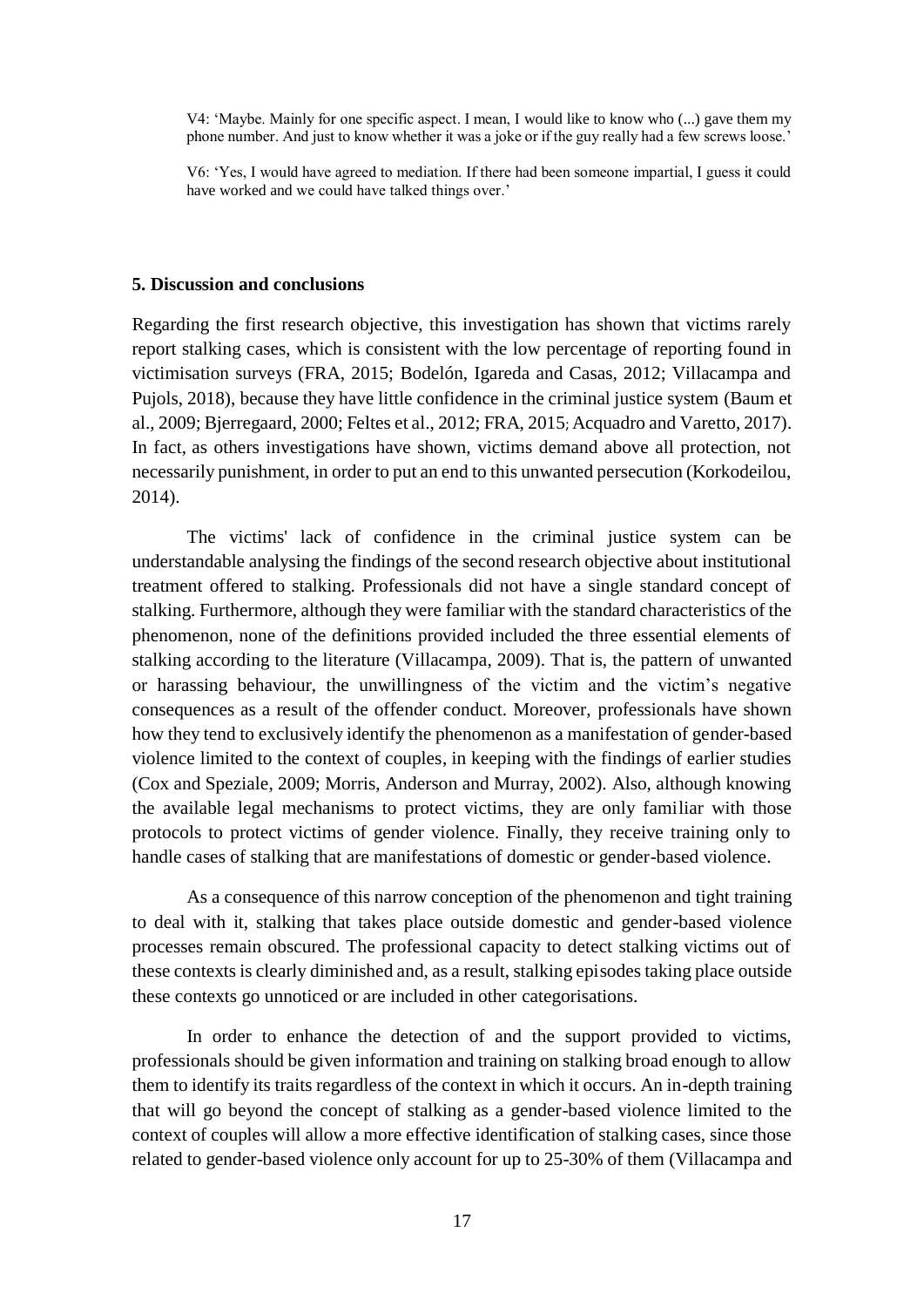Pujols, 2017; Björklund, Häkkänen-Nyholm, Sheridan, and Roberts, 2010; Fisher et al., 2000; FRA, 2014; Matos et al., 2011; Tjadenn and Thoennes, 1998). In addition, an improved training of professionals may lead to a better institutional treatment as well as an increase in victims' confidence in the criminal justice system.

The third research objective was to assess the existing legal mechanisms for dealing with stalking, including both those which are part of substantive criminal law and those provided for in criminal proceedings. In this regard, the introduction of a specific crime to tackle stalking behaviours is regarded as positive and necessary, in terms of both the increased visibility that criminal law can give to this phenomenon and the legal vacuum existing with regard to this matter prior to the specific criminalisation of these conducts (Tjadenn and Thoennes, 1998; Morris, Anderson and Murray, 2002). However, the introduction of this new specific crime has led to some unease amongst legal professionals, due to the lack of clarity in the stalking Spanish criminal code article's wording; that is, insistently and repeatedly engaging in an extensive list of behaviours, without being lawfully authorised to do so, that seriously interfere with the victim's ability to go about his or her daily life. Specifically, the failure to determine the typical outcome of the stalking crime has been highlighted. In other words, it is said that the typical requirement of the stalker's conduct having to seriously interfere with the victim's life allows for subjective interpretations and creates an area of uncertainty that the professionals find concerning. This is why it would not be inappropriate to think of a crime reform to clarify the meaning of this typical outcome, making it less subjective.

With regard to the legal protection measures for victims, although these measures are deemed sufficient, the proceedings required to achieve them are considered excessively burdensome. The main problems identified were secondary victimisation and the ineffectiveness of the process itself in terms of achieving the protection measures. This is because the cases are often shelved (Logan, 2010) or the offenders acquitted due to a lack of evidence (Morris, Anderson and Murray, 2002). Such difficulties cause victim service professionals and private citizens alike to distrust the judicial system, resulting in a low rate of reporting of this type of crime. However, the arguments cited by these victim service professionals for advising victims not to report the situation refer to the two problematic aspects, also acknowledged by the criminal justice system professionals, already noted above. The interviews conducted with the victims revealed an utter dissatisfaction on the part of those people who have reported the situation. In addition to the reasons adduced by the professionals, the victims cited other reasons, such as the system's slowness, the misdescription of the situation, and the passivity and misunderstandings of the legal professionals, which make the system ineffective for putting an end to the stalking.

In short, even though the criminal-law system has sufficient protection mechanisms, the way in which they must be obtained is not suitable. The identified problems, intrinsic to the very functioning of the administration of justice, result in a distrust that leads many stalking victims not to report the situation (FRA, 2015). The consequence is the necessary relinquishment of the entire body of available legal measures, since they can only be obtained through judicial proceedings. Hence the need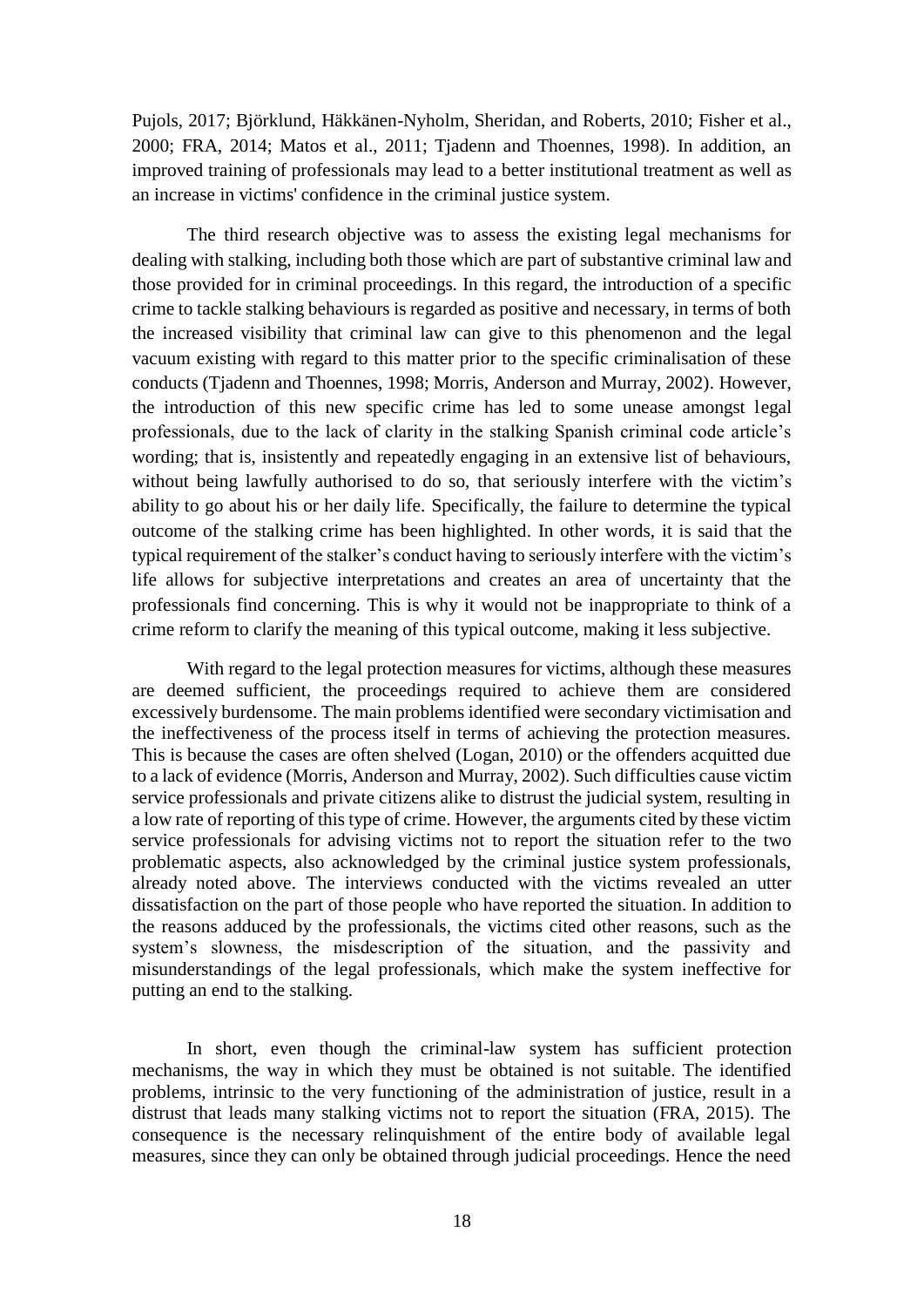to consider introducing other solely –civil- protective mechanisms (e.g., restraining or non-molestation orders or conditional cautions) in order to prevent victims' victimisation by the institutions and afford access to protection measures outside the scope of criminal law. These types of protective processes should be designed for victims that do not want a criminal conviction for the offender and could consist of administrative warnings or protective measures taken by the civil courts, as provided for in the legal systems of neighbouring countries, such as the United Kingdom (Ashworth and Redmayne, 2010), Germany (Schöch, 2015), The Netherlands (Van der Aa et al., 2015) or Italy (Baldry and Geus, 2015; Salsi, 2012). The introduction of these alternatives may also facilitate the protection needs of victims that have been highlighted through the first of the objectives of this article. Moreover, to reduce the victims' victimisation in cases where they wish to resort to the criminal courts, it is necessary to implement joint working patterns between the different agencies (police, criminal courts, social workers, etc.) which deal with stalking cases in order to handle these cases in more effectively and comprehensive manner.

The final research objective consisted in exploring the receptivity to the incorporation of new processes of restorative justice or of a protective nature as alternatives to criminal proceedings. The professionals were somewhat reluctant to make changes, especially with regard to the introduction of civil mechanisms that could be used *ad hoc* to achieve protection measures outside of criminal law. However, this reluctance may have been due to a lack of knowledge on their part of how such mechanisms work and of their effectiveness. Nor was the notion of recourse to restorative justice particularly popular amongst the professionals, especially in cases of stalking linked to gender-based violence in romantic relationships. However, in cases of stalking that take place in other contexts, the number of professionals who would consider the possibility of offering restorative justice mechanisms increased. Therefore, it cannot be ruled out that this reluctance is at least partially due to the prohibition on the use of mediation - the only type of restorative justice programme regulated in Spain - incorporated by the 2004 Spanish Integral Gender-based Violence Act. Amongst victims, opinions regarding restorative justice were divided. Half of them opposed it, on the grounds that it would be ineffective and for fear of having to deal with the offender in person, as well as the belief that it should only be used in mild cases. The professionals' adverse opinion about the possibility to mediate in stalking cases could be related with their narrow conception of stalking. Moreover, if they were able to detect stalking cases outside gender-based violence processes, they probably would be less reluctant to offer mediation processes to stalking victims. In fact, it has been demonstrated how the implementation of mediation processes or other kind of restorative justice programmes has become a satisfactory experience for victims even when the crime occurs in a context of intimate partner violence (Pelikan, 2000; Pennell and Burford, 2002; Curtis-Fawley and Daly, 2005; Mills, Maley and Shy, 2009; Lünnemann and Wolthuis, 2015), so the legal prohibition to mediate in gender violence cases in Spain should be reconsidered.

With regard to the limitations of the study, it has to be stressed that one of its major limits is that the victims' sample is only formed by university students of law, criminology and private investigation, so the conclusions presented here should be viewed with caution because of their deeper knowledge of legal and criminological issues. In addition, the victims sample size was only referred to self-identified victims. Also, the professionals' sample was non-randomly selected, so the results should be taken with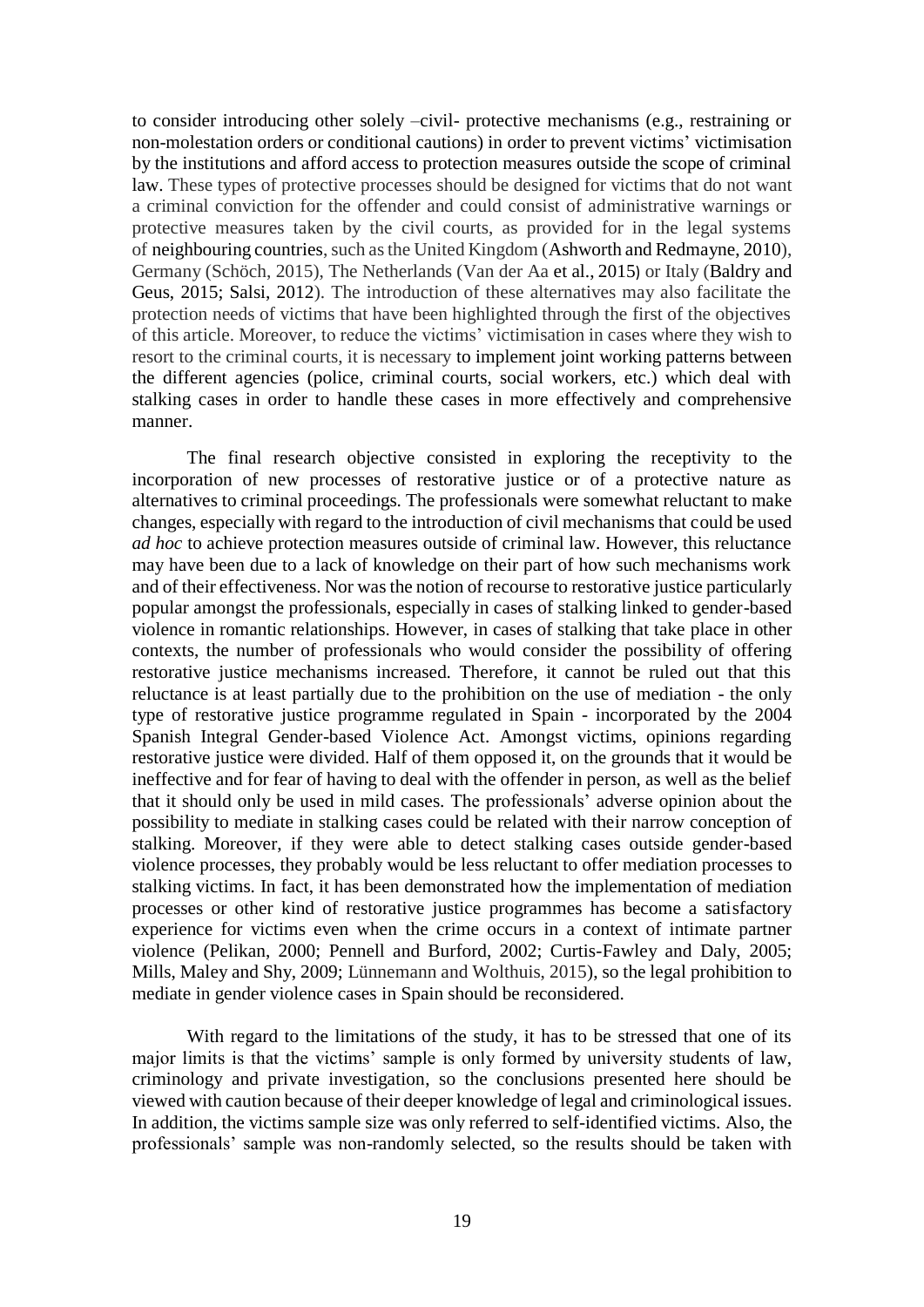caution and should not be generalized. Furthermore, in future studies on this subject it would be interesting to explore in greater depth the possibility of establishing alternative mechanisms to the criminal jurisdiction in Spain, similar to those existing in other European countries. Undeniably, stalking is a social problem that must be addressed, so it is necessary to find a legislative formula that would allow a satisfactory response to these behaviours, especially taking into account the interests of the victims.

# **Acknowledgements**

We would like to thank Alejandra Pujols for her help conducting and transcribing the interviews.

# **References**

Acquadro, M., Varetto, A., 2017. Motives to Report Stalking to the Police: A Comparison Between a Large City and a Small Town in Italy. *Journal of Aggression, Maltreatment and Trauma*. 26, 507-524.

Ashworth, A., Redmayne, M., 2010. *The Criminal process*, 4ª ed., Oxford University Press, Oxford.

Baldry, A., de Geus, L., 2015. *Mapping the legislation and assessing the impact of Protection Orders in the European Member States*. *National Report Italy*, POEMS.

Baum, K., Catalino, S., Rand, M., Rose, K., 2009. Stalking victimization in the United States. *Bureau of Justice Statistics Special Report*, US department of Justice.

Bjerregaard, B., 2000. An empirical study of stalking victimization. *Violence and Victims*, 15 (4), 389-406.

Bodelon, E., Igareda, N., Casas, G., 2012. Gender-based violence, stalking and fear of crime. Country Report Spain. Available at: [http://www.gendercrime.eu/pdf/gendercrime\\_country\\_report\\_spain\\_english.pdf](http://www.gendercrime.eu/pdf/gendercrime_country_report_spain_english.pdf) (last accessed 2 May 2019).

Braun, V., Clarke, V., 2006. Using Thematic analysis in Psychology. *Qualitative Research in Psychology.* 3 (2), 77-101.

Brewster, M.P., 1998. *Exploration of the Experiences and Needs of Former Intimate Stalking Victims*. Final Report Submitted to the National Institute of Justice, US Department of Justice. Available at: <https://www.ncjrs.gov/pdffiles1/nij/grants/175475.pdf> (last accessed 2 May 2019).

Cox, L., Speziale, B., 2009. Survivors of Stalking. Their Voices and Lived Experiences*. Affilia: Journal of Women and Social Work.* 24 (1), 5-18.

Curtis-Fawley, S., Daly, K., 2005. Gendered violence and restorative justice. The views of victim advocates. *Violence Against Women*. 11 (5), 603-638.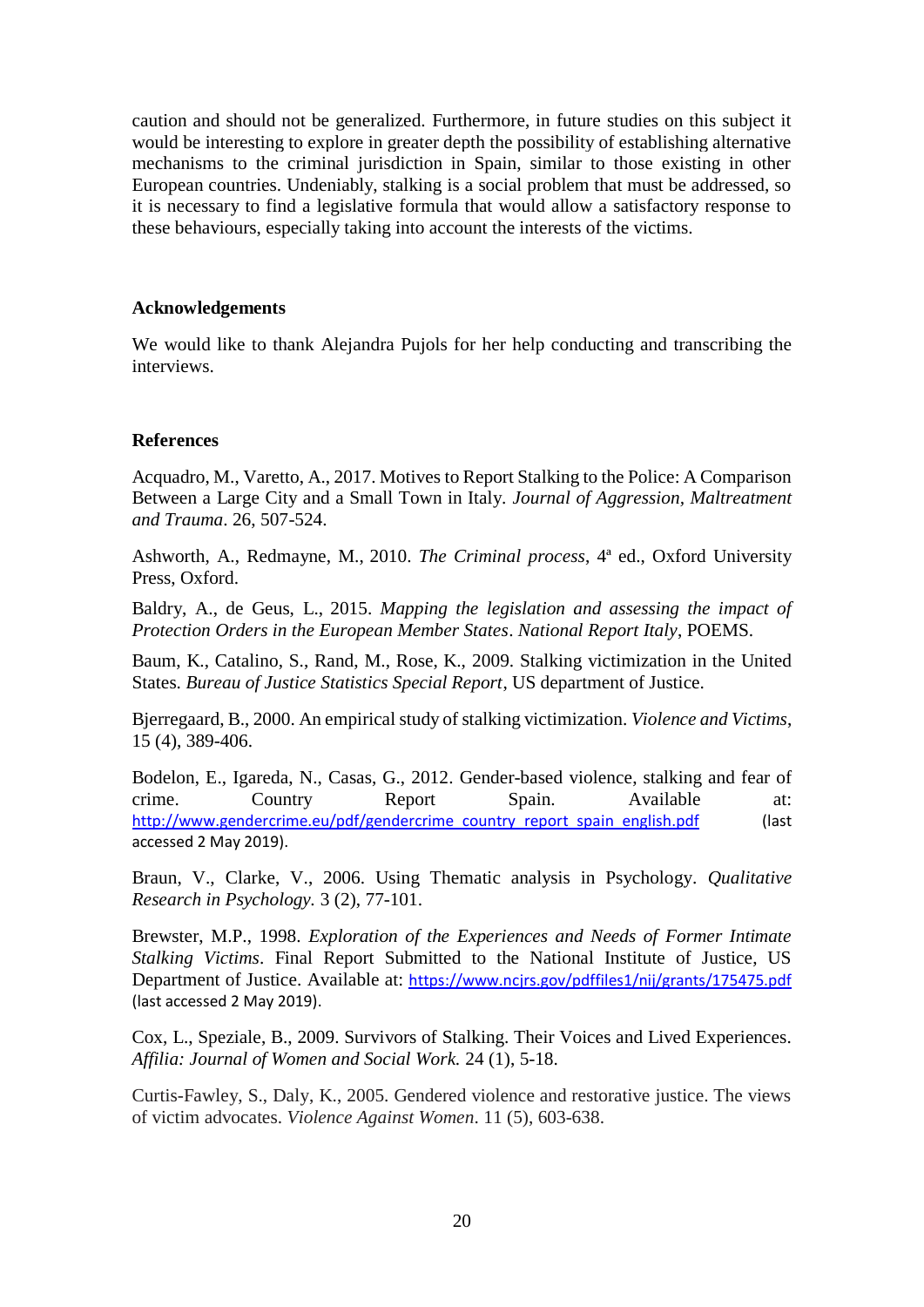Denzin, N.K., Lincoln, Y.S., 2002. Introduction. The Discipline and Practice of Qualitative Research. Denzin, NK and Lincoln, Y S (Eds.) *The Sage Handbook of Qualitative Research*, 3rd edition. Sage Publications, 1-26.

Finch, E., 2001. *The Criminalisation of Stalking: Constructing the Problem and Evaluating the Solution*. Cavendish Publishing, London.

Farrell, A., Pfeffer, R., 2014. Policing Human Trafficking: Cultural Blinders and Organizational Barriers. *The Annals of the American Academy of Political and Social Science*. 653, 46-64.

Farrell, G., Weisburd, D., Wyckoff, L. 2000. Survey results suggest need for stalking training. *The Police Chief*, 163– 167.

Feltes, T., Balloni, A., Czapska, J., Bodelon, E., Stenning, P., 2012. *Gender-based violence, stalking and fear of Crime. Research project 2009-2011*. Research project publication, Bochum.

FRA - European Union Agency For Fundamental Rights, 2015. *Violence against women: an EU-wide survey. Main Results*. Publications Office of the European Union. Available at: [https://fra.europa.eu/en/publication/2014/violence-against-women-eu-wide-survey-main](https://fra.europa.eu/en/publication/2014/violence-against-women-eu-wide-survey-main-results-report)[results-report](https://fra.europa.eu/en/publication/2014/violence-against-women-eu-wide-survey-main-results-report) (last accessed 2 May 2019).

Galeazzi, G., Buĉar-Ruĉman, A., De Fazio, L., Groenen, A., 2009. Experiences of stalking victims and requests for help in three European countries: A survey. *European Journal on Criminal Policy Research*. 15, 243-260.

Hoffmann, J., 2006. *Stalking*, Springer, Heidelberg.

Isituto Nazionale di Statistica, 2007. *La violenza e i maltrattamenti contro le donne dentro e fuori la famiglia. Anno 2006*. Available at: [https://www.istat.it/it/files//2011/07/testointegrale.pdf](https://www.istat.it/it/files/2011/07/testointegrale.pdf) (las accessed 2 May 2019).

Klein, A., Salomon, A., Huntington, N., Dubois, J. and Lang, D., 2009. *A Statewide Study of Stalking and Its Criminal Justice Response, NCJ Publication # 228354*. National Institute of Justice, US Department of Justice. Available at: <https://www.ncjrs.gov/pdffiles1/nij/grants/228354.pdf> (last accessed 2 May 2019).

Korkodeilou, J., 2014. Dealing with the unknown: Learning from stalking victims' experiences. *Crime Prevention and Community Safety: An International Journal*, 16 (4): 253-268.

Korkodeilou, J., 2016. Stalking victims, victims of sexual violence and criminal justice system responses: is there a difference or just 'business as usual'?. *British Journal of Criminology*. 56, 256-273.

Logan, T.K., 2010. *Research on partner stalking: Putting the pieces together*, Department of Behavioral Science & Center on Drug and Alcohol Research, University of Kentucky. Available at: and a state at a state at a state at a state at a state at a state at a state at a state at a state at a state at a state at a state at a state at a state at a state at a state at a state at a state at a stat

[https://victimsofcrime.org/docs/Common%20Documents/Research%20on%20Partner%20Stal](https://victimsofcrime.org/docs/Common%20Documents/Research%20on%20Partner%20Stalking%20Report.pdf?sfvrsn=0) [king%20Report.pdf?sfvrsn=0](https://victimsofcrime.org/docs/Common%20Documents/Research%20on%20Partner%20Stalking%20Report.pdf?sfvrsn=0) (last accessed 2 May 2019).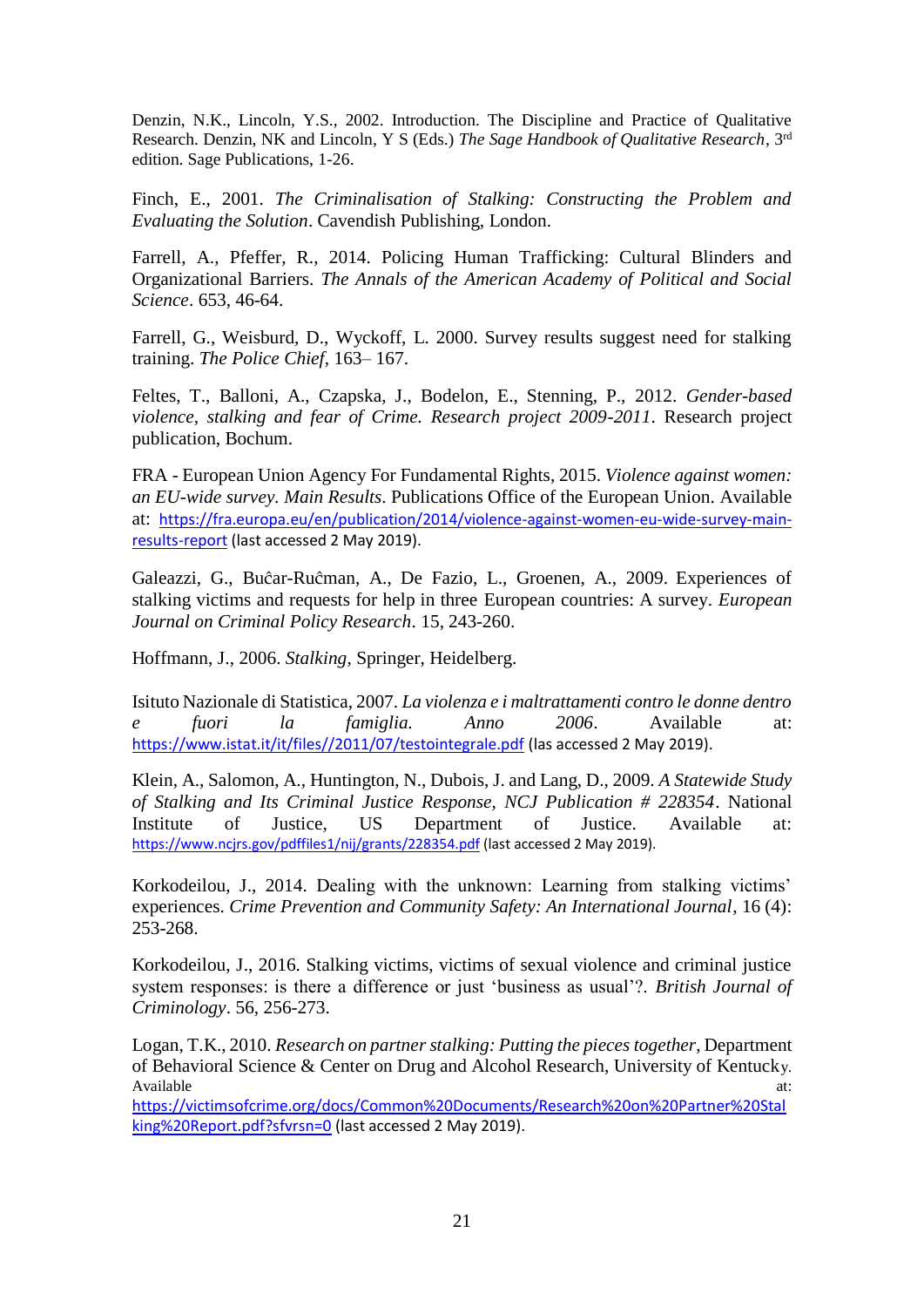Lünnemann, K., Wolthuis, A., 2015. *Restorative Justice in Cases of Domestic Violence. Best practice examples between increasing mutual understanding and awareness of specific protection needs. Victim Offender Mediation: Needs of victims and offenders of Intimate Partner Violence. 2n comparative report, Interviews & Focus Groups*. Directorate-General Justice, Directorate B: Criminal Justice, Available at: [http://www.verwey-jonker.nl/publicaties/2015/restorative-justice-in-cases-of-domestic](http://www.verwey-jonker.nl/publicaties/2015/restorative-justice-in-cases-of-domestic-violence-)[violence-](http://www.verwey-jonker.nl/publicaties/2015/restorative-justice-in-cases-of-domestic-violence-) (last accessed 30 July 2019).

Maclean, L., Reiss, D., Whyte, S., Christopherson, E.P., Petch, E., Penny, C., 2013. Psychitrists' Experiences of Being Stalked: A Qualitative Analysis. *The Journal of the American Academy of Psychiatry and the Law*. 41, 193-199.

Melton, H., 2005. Stalking in the context of domestic violence. *Women and Criminal Justice*. 15 (3-4), 33-58.

Mills, L.G., Maley, M. H., Shy, Y., 2009. Círculos de Paz and the promise of peace: restorative justice meets intimate violence. *New York University Review of Law & Social Change*, 33 (1), 127-152.

Morris, S., Anderson, S., Murray, L., 2002. *Stalking and harassment in Scotland*, Scottish Executive Social Research. Available at: <https://www2.gov.scot/Publications/2002/11/15756/13113> (last accessed 2 May 2019).

Nikupeteri, A., 2017. Stalked lives: Finnish women's emotional experiences of postseparation stalking. *Nordic Social Work Research*. 7, 6-17.

Office for National Statistics, 2016. Intimate Personal Violence and Partner Abuse. *Focus on Violent Crime and Sexual Offences: Year ending March 2015,* United Kingdom. Available at:

[https://www.ons.gov.uk/peoplepopulationandcommunity/crimeandjustice/compendium/focu](https://www.ons.gov.uk/peoplepopulationandcommunity/crimeandjustice/compendium/focusonviolentcrimeandsexualoffences/yearendingmarch2015) [sonviolentcrimeandsexualoffences/yearendingmarch2015](https://www.ons.gov.uk/peoplepopulationandcommunity/crimeandjustice/compendium/focusonviolentcrimeandsexualoffences/yearendingmarch2015) (last accessed 2 May 2019).

Pelikan, C., 2000. *Victim offender mediation in domestic violence cases. A research report*. Vienna. Available at: [www.restorativejustice.org](http://www.restorativejustice.org/) (las accessed 30 July 2019).

Pennell, J., Burford, G., 2002. Feminist praxis: making family group conferencing work. Strang, H., Braithwaite, J. (Eds.) *Restorative Justice and Family Violence*. Cambridge University Press, Cambridge, 108-127.

Purcell R., Pathé M., Mullen P.E., 2002. The Prevalence and Nature of Stalking in the Australian Community. *Australian and New Zealand Journal of Psychiatry*. 36, 114 – 120.

Renzetti, C.M., Bush. A., Castellanos, M., Hunt, G., 2015. Does training make a difference? An evaluation of a specialized human trafficking training module for law enforcement officers. *Journal of Crime and Justice*. 38 (3), 334-350.

Salsi, G., 2012. Stalking: una ricerca sull'ammonimento del qüestore nella provincia di Bologna in riferimento alla Legge 38/2009. *Rivista di Criminologia, Vittimologia e Sicurezza*, 6 (1), 39-57.

Schöch, H., 2015. *Mapping the legislation and assessing the impact of Protection Orders in the European Member States*. *National Report Germany*, POEMS. Scottish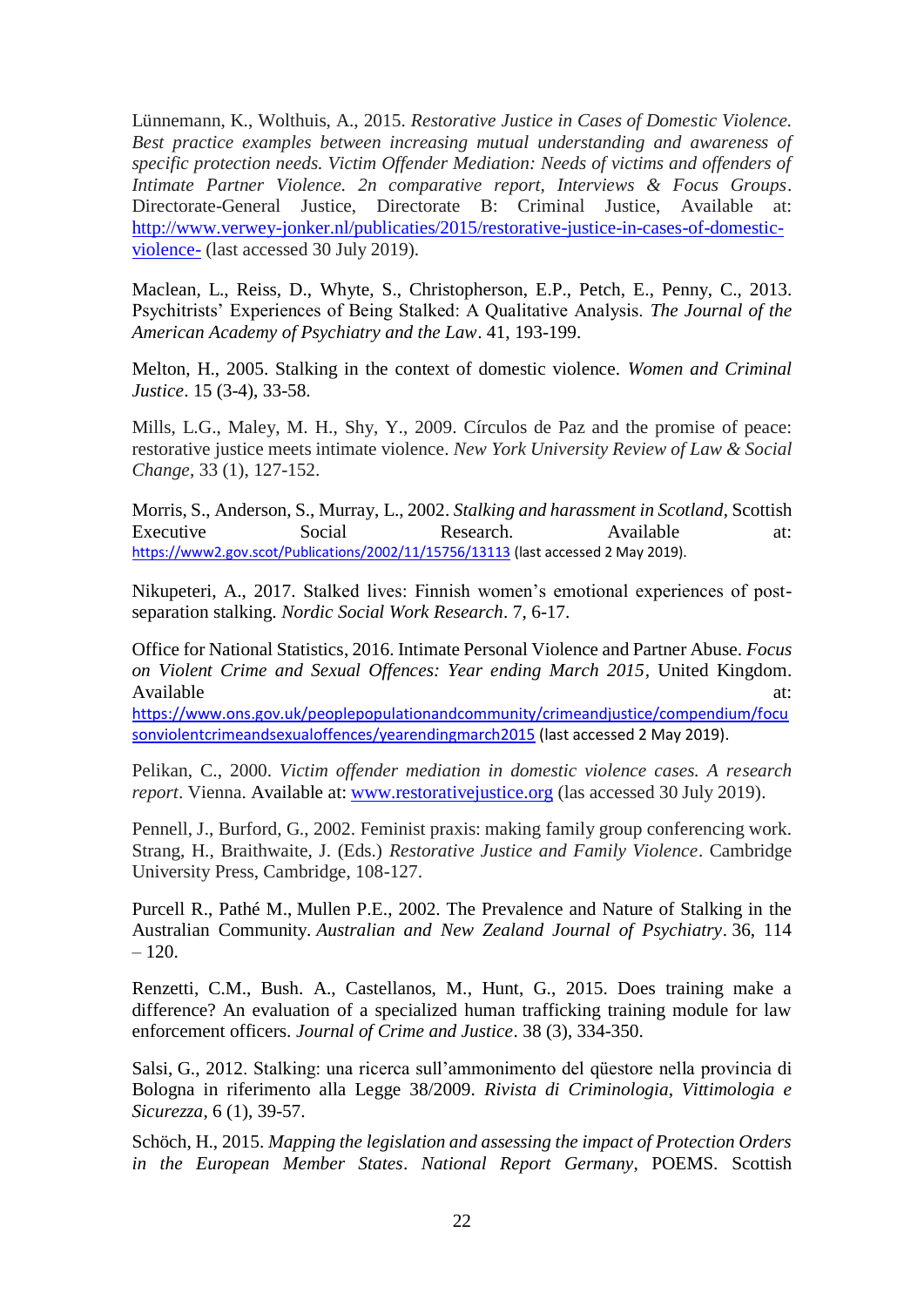Government Social Research, 2016. *Scottish Crime and Justice Survey 2014/15: Sexual Victimization and Stalking.* Available at: [https://www.gov.scot/publications/scottish-crime](https://www.gov.scot/publications/scottish-crime-justice-survey-2014-15-main-findings/)[justice-survey-2014-15-main-findings/](https://www.gov.scot/publications/scottish-crime-justice-survey-2014-15-main-findings/) (last accessed 2 May 2019).

Sheridan, L., Davies, G.M., Boon, J.C.W., 2001. The Course and Nature of Stalking: A Victim Perspective. *The Howard Journal*. 40 (3), 151-167.

Taylor-Dunn, H., Bowen, E. and Gilchrist, E.A., 2018. Reporting Harassment and Stalking to the Police: A Qualitative Study of Victims' Experiences. *Journal of Interpersonal Violence*. 22, 1-28.

Van der Aa, S., 2015. *Mapping the legislation and assessing the impact of Protection Orders in the European Member States*. *National Report The Netherlands*, POEMS.

Van der Aa, S., Groenen, A., 2010. Identifying the Needs of Stalking Victims and the Responsiveness of the Criminal Jusitce System: A Qualitative Study in Belgium and the Netherlands. *Victims and Offenders*. 6, 19-37.

Villacampa, C., 2009. *Stalking y derecho penal. Relevancia jurídico-penal de una nueva forma de acoso*. Iustel, Madrid.

Villacampa, C., Pujols, A., 2017. Stalking victimisation: Prevalence and Dynamics amongst Spanish University Students. *European Journal of Crime, Criminal Law and Criminal Justice*. 25 (4), 347-370.

Villacampa, C., Pujols, A., 2019. Effects of and coping strategies for stalking victimisation in Spain: Consequences for its criminalisation. *International Journal of Law, Crime and Justice.* 56, 27-38.

Villacampa, C., Torres, N., 2017. Human Trafficking for Criminal Exploitation: The Failure to Identify Victims. *European Journal of Criminal Policy and Research*. 23 (2), 1-16.

Worsley, J.D., Wheatcroft, J.M., Short, E., Corcoran, R., 2017. Victims' Voices: Understanding the Emotional Impact of Cyberstalking and Individuals' Coping Responses. *SAGE Open*: 1-13.

# **Appendix A – Victims interview guide**

1. Did you report the facts?

Report:

- Satisfaction with the Criminal Justice System
- Possibility of restorative justice
- □ Not Report:
	- In case you had reported the facts, what would you prefer? Stalker would have been sentenced or other measures was taken to protect to you from stalker? Both?
	- In the case of a criminal trial, what would you prefer? A traditional criminal trial, with a hearing before a judge or a restorative justice process in which the stalker agrees to respect a restraining order?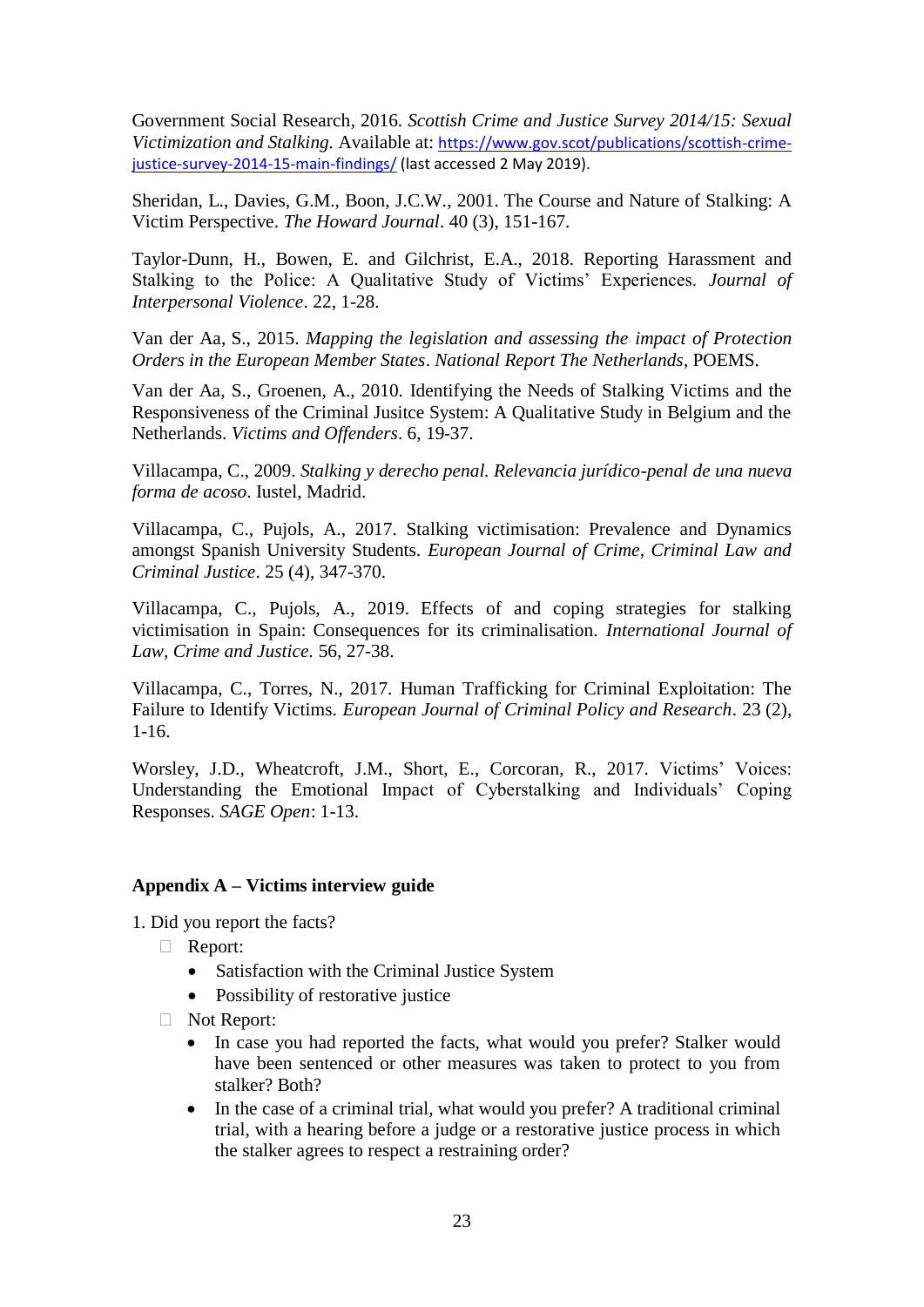2. The response that you received from the Justice Administration was what you expected?

# **Appendix B- Professionals interview guide**

# **Phenomenon's knowledge**

l. Could you explain to me what stalking is for you and what mechanisms do you know to protect victims?

- □ Concept: How would you define stalking?
- $\Box$  Existing legal mechanisms: Do you know the legal measures that exist to protect stalking victims?
- $\Box$  Protocols: Do you follow any specific protocol in these cases?
- $\Box$  Training and information: Have you received any kind of training and/or information about stalking?
- $\Box$  Sufficiency of training: Do you think you have received enough training and/or information about stalking?

# **Victims' identification**

2. Are you aware to have assisted a stalking victim?

- $\Box$  Signs: Based in which signs could you detect that the assisted person was a stalking victim?
- $\Box$  Victim-offender relationship: Do you know what relationship the victims had with their aggressors?
- $\Box$  Motivation: Do you know what incited the offender to engage in this behavior?
- $\Box$  Other victimizations: Have these people been previously victimized by this or another person?
- $\Box$  Relationship to gender-based violence: Do you think this behavior is related to gender-based violence?

# **Assistance (mainly to assistance services)**

- 3. What kind of assistance is offered to victims from your institution?
	- $\Box$  Type of assistance: Has the victim been offered psychological, legal, health, financial assistance ...? Has it been referred to another agency/institution?
	- $\Box$  Adequacy of assistance: Do you think there are enough resources to assist stalking victims?

# **Protection (mainly to CJS agents)**

1. What kind of protection is offered at police stations or police stations?